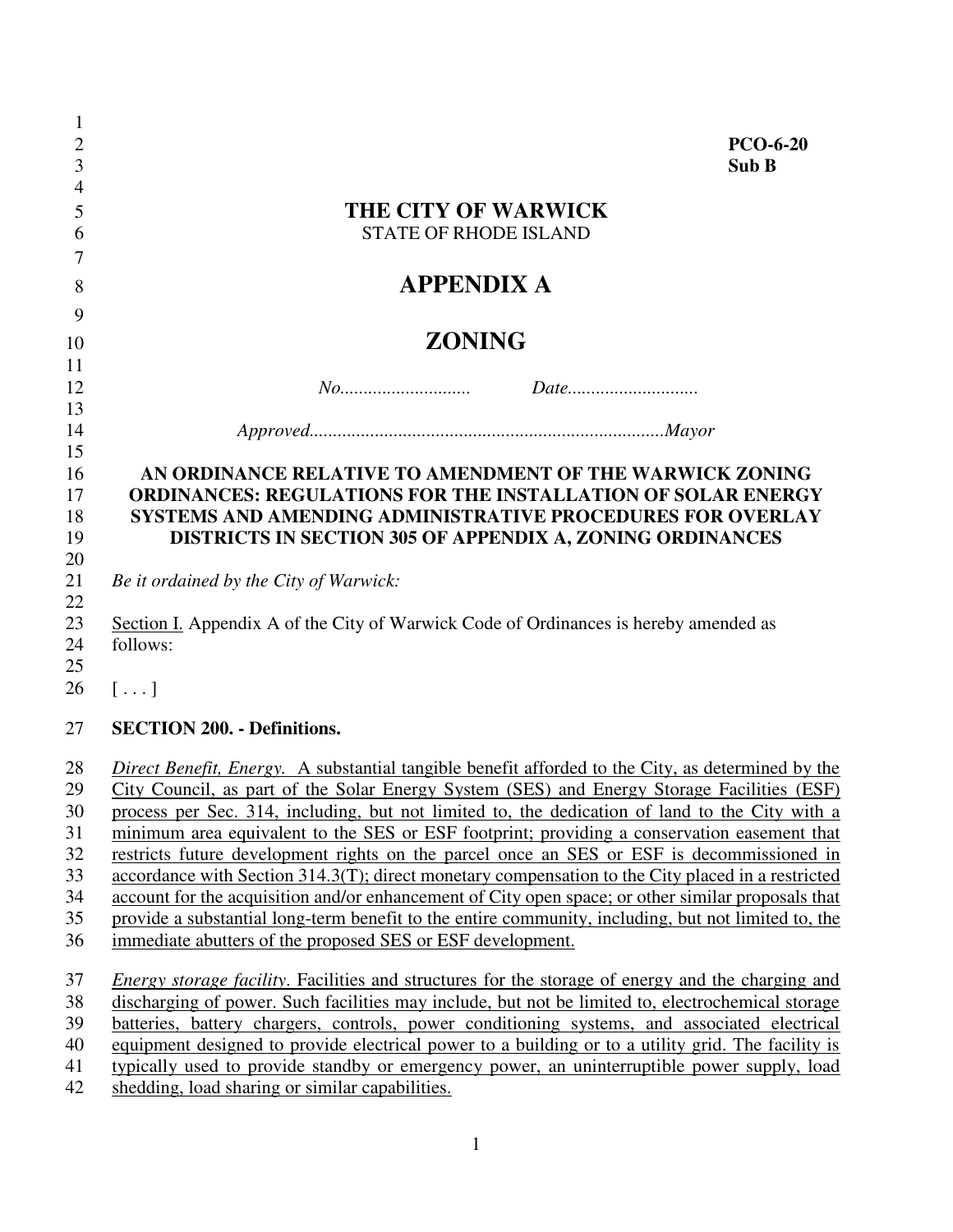|  |  |  | <i>Energy storage facility, accessory.</i> An energy storage facility as defined herein that is incidental |
|--|--|--|------------------------------------------------------------------------------------------------------------|
|  |  |  |                                                                                                            |

2 and subordinate to the principal use(s) of a property and does not exceed more than ten percent

- 3 (10%) of the total footprint of the principal use or structure on the parcel. When the principal use
- 4 is a solar energy system or similar principal use, the total footprint includes all access aisles and
- 5 area necessary to maintain the system.
- 6 *Energy storage facility, principal*. An energy storage facility as defined herein that is the principal 7 use of a property and/or larger than the definition of an accessory energy storage facility.
- 8 *Forest, old growth.* A grouping of trees, shrubs, and other vegetation determined by an
- 9 International Society of Arboriculture (ISA) certified arborist to have substantial value based on
- 10 the presence of old growth trees, snags and woody debris, and a multi-layered canopy that is
- 11 usually in a late stage of ecological succession.
- 12 *Remediated and restricted contamination site.* A property (1) that has been identified and
- 13 confirmed by the Rhode Island Department of Environmental Management (RIDEM) as having
- 14 contained a hazardous material contamination; (2) on which remediation activities were
- 15 conducted to the satisfaction of RIDEM as documented within a "Letter of Compliance" or an
- 16 "Interim Letter of Compliance," and (3) for which RIDEM has required the use of the property
- 17 to be restricted through an Environmental Land Use Restriction.
- 18 *Solar canopy*. A ground-mounted solar energy system constructed over an existing or proposed
- 19 parking area, walkway, pedestrian plaza, or similar area, as determined by the building official,
- 20 that provides substantial benefits from shade and protection from other climatic conditions. Any
- 21 solar canopy that does not exceed the total footprint area of a principal use occupied structure on
- 22 the parcel shall be considered an accessory solar energy system. All other solar canopies shall be
- 23 considered a principal solar energy system.
- 24 *Solar energy system (SES)*. The equipment and requisite hardware that provide and are used for
- 25 collecting, transferring, converting, storing, or using incident solar energy for water heating, space
- 26 heating, cooling, generating electricity, and off-loading said electricity to the grid, or other
- 27 applications that would otherwise require the use of a conventional source of energy such as
- 28 petroleum products, natural gas, manufactured gas, or electricity produced for a nonrenewable
- 29 resource.
- 30 *Solar energy system, accessory*. A solar energy system that is incidental and subordinate to the 31 principal use(s) of the parcel or development including the following:
- 32 (a) Roof or building-mounted energy-generating panels;
- 33 (b) Ground-mounted solar energy systems, including solar canopies, that do not
- 34 exceed the total footprint area of a principal use occupied structure on the parcel, 35 inclusive of all area within the required fencing for the system.
- 36
- 37 An accessory SES is subject to all requirements outlined in Section 601.
- 38 *Solar energy system, contaminated site.* A principal solar energy system in which a majority of the
- 39 SES is located on a remediated and restricted contamination site pending remediation or a
- 40 remediated and restricted site in accordance with RIDEM Rules and Regulations.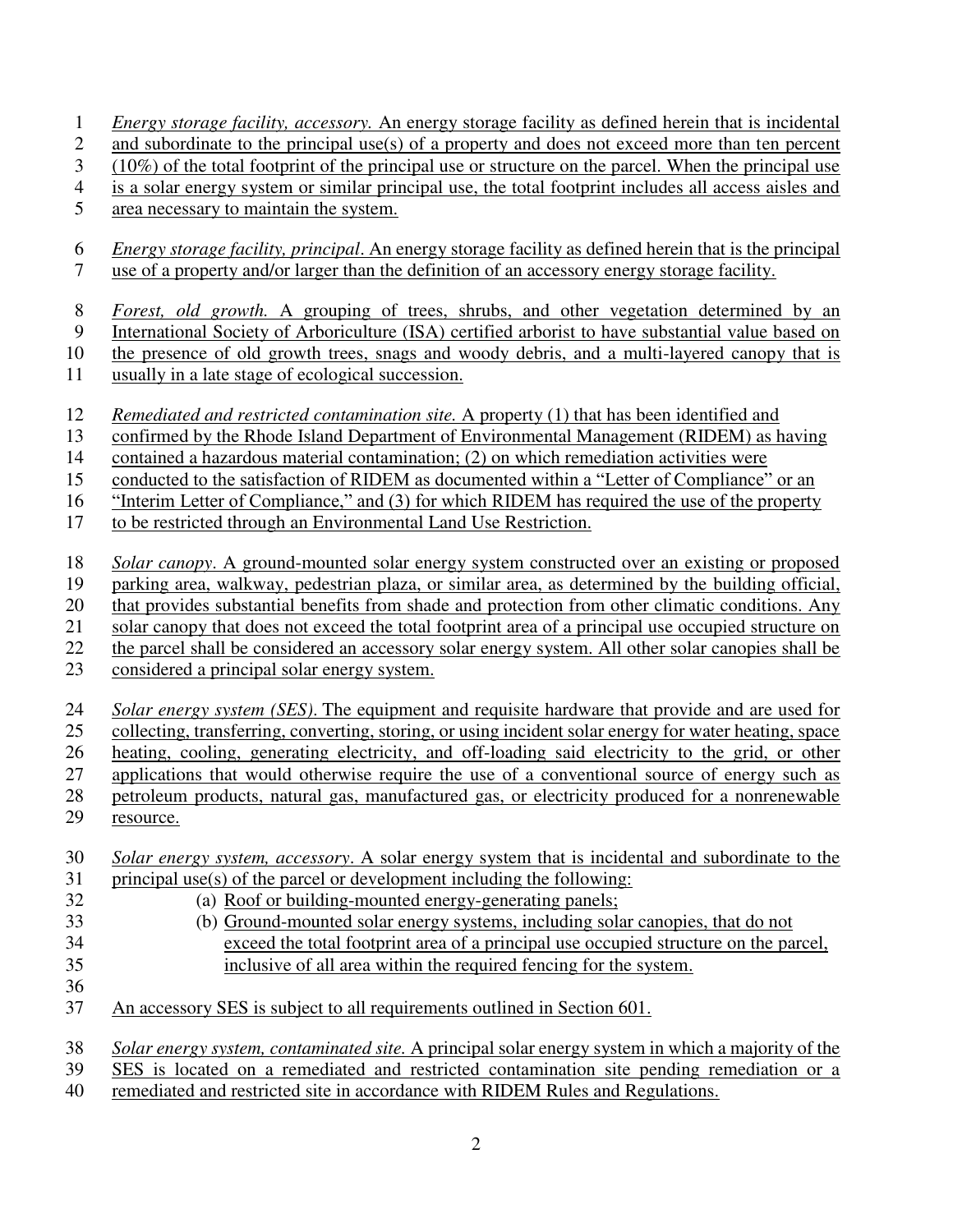- 1 *[Solar](https://www.ecode360.com/32289967#32289967) energy system, ground-mounted.* A solar energy system, including a solar canopy, that has a
- 2 support structure fixed or secured to the ground through the use of structural footings, ballasts, or 3 other similar devices approved by the building official.
- 4 *Solar energy system, principal.* A solar energy system as defined herein that is the principal use of
- 5 a property, and/or where a solar energy system is larger than the definition of an accessory solar 6 energy system.
- 
- 7 *[Solar](https://www.ecode360.com/32289973#32289973) energy system, roof- or building-mounted.* An active solar energy system that is structurally
- 8 mounted to, structurally ballasted, or integrated into the design of the roof or any other architectural
- 9 aspect of a building or structure.
- 10 *Structure, principal use occupied.* A residential or commercial structure, or grouping of
- 11 approved principal use structures, that have a minimum of 75% of the total gross floor area
- 12 occupied and actively in use as designed, arranged, or intended, and has a valid certificate of
- 13 occupancy issued by the building official.
- 14 *Tree, old growth.* A tree that is determined by an International Society of Arboriculture
- 15 (ISA)certified arborist to be in a late stage of ecological succession and has substantial value
- 16 based on the tree species, geography, reference conditions, and regional disturbance cycle.
- $17 \quad [\ldots]$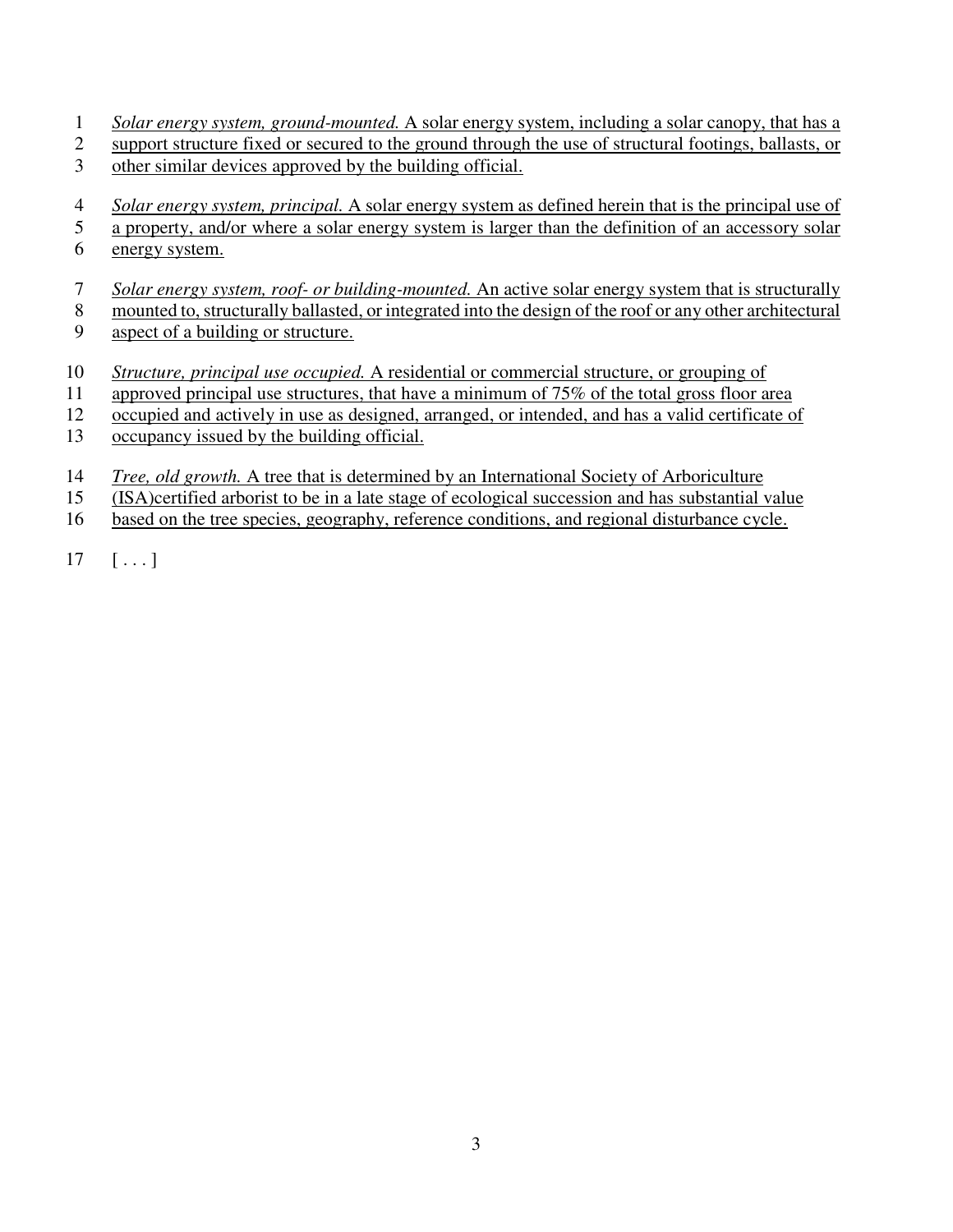## 1 **SECTION 300. – Establishment and Classification of Districts.**

3 302.9. *Overlay district – principal solar energy system (SES) and energy storage facilities (ESF).* Properties mapped in accordance with 4 subsection 303 of this ordinance and so designated to provide for principal solar energy systems and/or energy storage facilities. No overlay 5 district is required for accessory solar energy systems or accessory energy storage facilities.

## 6 7 TABLE 1. USE REGULATIONS 8

2

|     |     | <b>Zoning Districts</b>                            | <b>OS</b> | $A-40$           | $A-15$    | $A-10$    | $A-7$     |               | <b>WB</b>                 | <b>GB</b>     | LI                | GI                | Inter-<br>modal           | Gate-<br>way     | Village<br>District       |
|-----|-----|----------------------------------------------------|-----------|------------------|-----------|-----------|-----------|---------------|---------------------------|---------------|-------------------|-------------------|---------------------------|------------------|---------------------------|
| 600 |     | Transportation, communication and utility uses:    |           |                  |           |           |           |               |                           |               |                   |                   |                           |                  |                           |
|     | 612 | <b>Principal Solar</b><br><b>Energy System</b>     | $No^{27}$ | $No^{27}$        | $No^{27}$ | $No^{27}$ | $No^{27}$ | $No^{28, 29}$ | $\underline{\mathrm{No}}$ | $No^{28, 29}$ | Yes <sup>30</sup> | Yes <sup>30</sup> | $\underline{\mathrm{No}}$ | $\underline{No}$ | $\underline{\mathrm{No}}$ |
|     | 613 | <b>Principal Energy</b><br><b>Storage Facility</b> | $No^{27}$ | No <sup>27</sup> | $No^{27}$ | $No^{27}$ | $No^{27}$ | $No^{28, 29}$ | $\underline{No}$          | $No^{28, 29}$ | $Yes^{30}$        | $Yes^{30}$        | $\underline{\mathrm{No}}$ | $\underline{No}$ | $\underline{\mathrm{No}}$ |

10

9

*<sup>27</sup>* 11 *Eligible for overlay designation on City-owned properties, or when the SES provides a direct benefit (as defined in Section 200), or if a majority of the SES is* 

12 *located on a contaminated site, (as defined in Sec. 200), subject to all the requirements of Section 314.*

*<sup>28</sup>* 13 *Eligible for overlay designation, subject to all the requirements of Section 314.* 

*<sup>29</sup>*14 *Principal Use Solar Canopies are allowed within this zoning district subject to all applicable review procedures and performance standards outlined in Section 314.* 

*30* 15 *Subject to all applicable review procedure and performance standards outlined in Section 314.*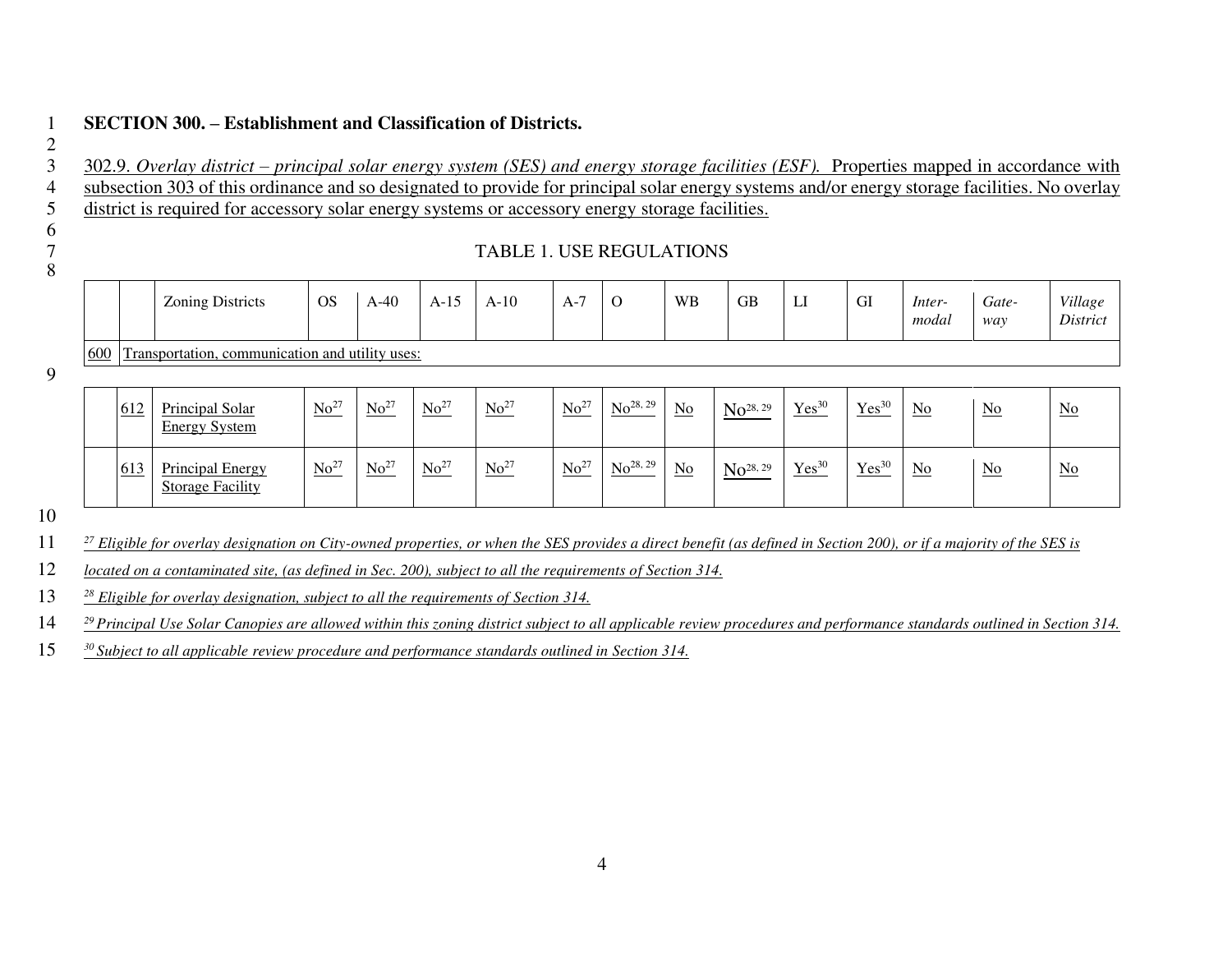| $\mathbf{1}$     | 305. - Administrative procedures for overlay districts.                                               |
|------------------|-------------------------------------------------------------------------------------------------------|
| $\overline{2}$   |                                                                                                       |
| 3                | The administrative procedures described in this subsection apply to the following overlay districts,  |
| $\overline{4}$   | except for flood hazard, historic overlay, watershed protection and groundwater protection overlay    |
| 5                | districts, which are described in subsections 310 and [through] 313, respectively:                    |
| 6                |                                                                                                       |
| $\boldsymbol{7}$ | Institutional-health care (IH), subsection 306.                                                       |
| $8\,$            |                                                                                                       |
| 9                | Institutional-educational (IE), subsection 307.                                                       |
| 10<br>11         | Planned district residential (PDR) and planned district residential - limited (PDR-L), subsection     |
| 12               | 308.                                                                                                  |
| 13               |                                                                                                       |
| 14               | Planned unit development (PUD), subsection 309.                                                       |
| 15               |                                                                                                       |
| 16               | Principal Solar Energy System (SES) and Energy Storage Facilities, subsection 314.                    |
| 17               |                                                                                                       |
| 18               | For the purposes of this subsection, all references to "overlay districts" shall specifically include |
| 19               | only the four five overlay districts listed above.                                                    |
| 20               |                                                                                                       |
| 21               | 305.1. Administrative procedure. Overlay districts may be enacted by the city council following       |
| 22               | full compliance with this subsection.                                                                 |
| 23               | (A) Preapplication conference. The applicant for an overlay district is required to submit            |
| 24               | written and graphic descriptions of his/her proposed development to the department of                 |
| 25               | city plan. The plan shall include the location and areas of all open spaces, building area,           |
| 26               | recreational areas, and parking spaces. The preapplication conference is intended to allow            |
| 27               | [the] department to: An aerial overlay plan shall be provided that includes:                          |
|                  |                                                                                                       |
| 28               | (1) Acquaint the application with the comprehensive plan and any specific plans that                  |
| 29               | apply to the site, as well as this and other ordinances that affect the proposed                      |
| 30               | development; Approximate property boundaries and zoning of the parcel and all abutting                |
| 31               | parcels;                                                                                              |
| 32               | (2) Suggest improvements to the proposed design on the basis of a review of the sketch                |
| 33               | plan; The location and areas of all open spaces, recreational areas, and parking spaces;              |
| 34               | (3) Advise the applicant to consult appropriate authorities on the character and                      |
| 35               | placement of public utility services; and All buildings located on the subject parcels and            |
| 36               | directly abutting parcels;                                                                            |
| 37               | (4) Help the applicant to understand the steps to be taken to receive approval. General               |
| 38               | site topography. Indicate major slopes, shifts in grade, berms, or other significant                  |
| 39               | topographic site features.                                                                            |
| 40               | (5) Approximate edge delineation of areas of environmental concern such as wetlands,                  |
| 41               | floodplains, coastal buffers, etc.                                                                    |
| 42               | (6) Approximate limits of vegetated vs. non-vegetated (cleared) areas with associated                 |
|                  |                                                                                                       |
| 43               | area calculations.                                                                                    |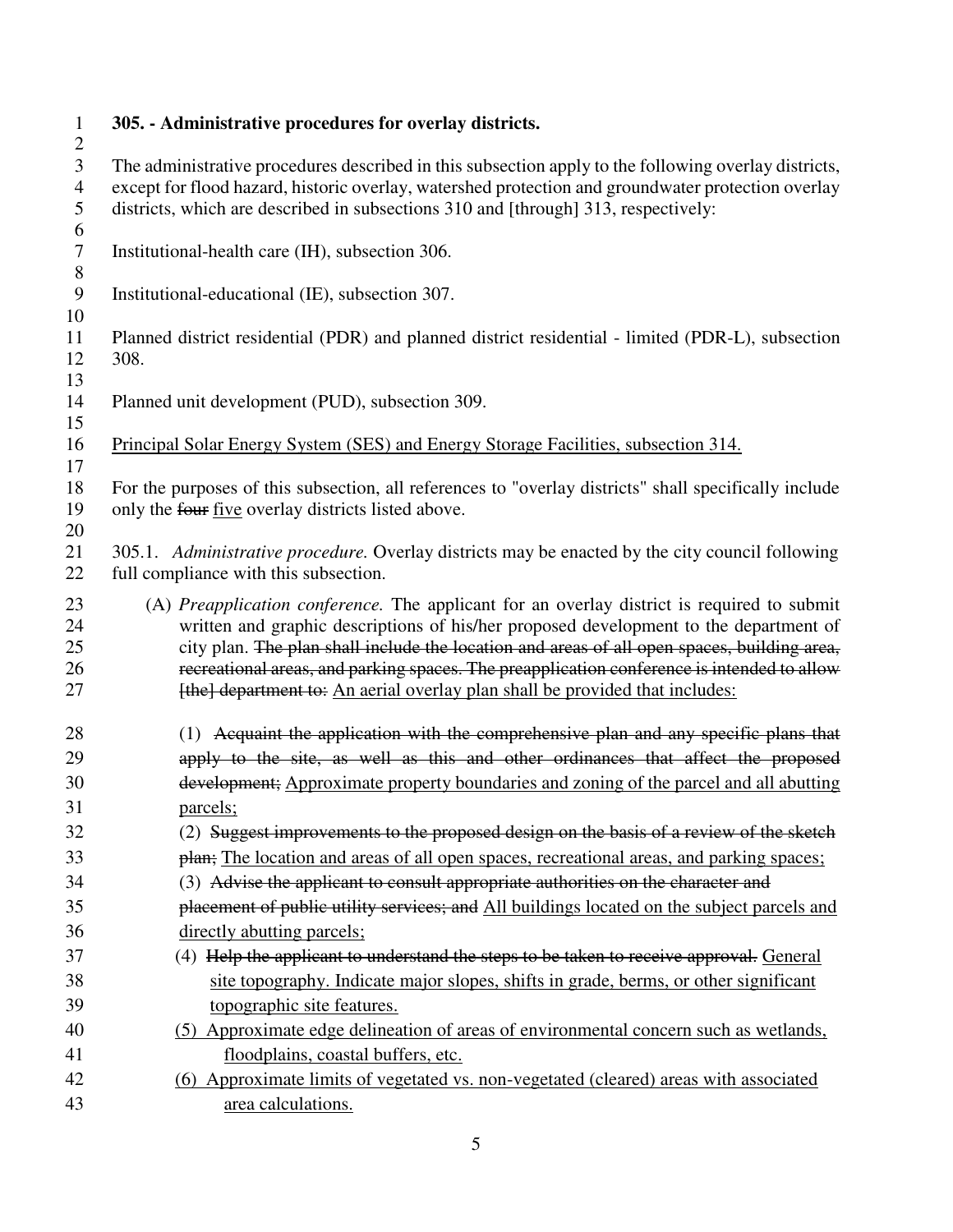| 1              | (7) For Solar Energy Systems (SES), the limits of all areas on the proposed                                                          |
|----------------|--------------------------------------------------------------------------------------------------------------------------------------|
| $\overline{2}$ | development site that have been substantially cleared of vegetation in the past 5                                                    |
| 3              | (five) years based on an assessment of historical aerial photography.                                                                |
| 4              | (8) Scale, north arrow, and content references.                                                                                      |
| 5              |                                                                                                                                      |
|                |                                                                                                                                      |
| 6              | The pre-application conference is intended to allow the department to:                                                               |
| 7              |                                                                                                                                      |
| 8              | (1) Acquaint the applicant with the comprehensive plan and any specific plans that                                                   |
| 9              | apply to the site, as well as this and other ordinances that affect the proposed                                                     |
| 10             | development;                                                                                                                         |
| 11             |                                                                                                                                      |
| 12             | (2) Suggest improvements to the proposed design on the basis of a review of the sketch                                               |
| 13             | plan;                                                                                                                                |
| 14             |                                                                                                                                      |
| 15             | (3) Advise the applicant to consult appropriate authorities on the character and                                                     |
| 16             | placement of public utility services;                                                                                                |
| 17             |                                                                                                                                      |
| 18<br>19       | (4) Help the applicant to understand the steps to be taken to receive approval; and                                                  |
| 20             | (5) Verify whether a site qualifies for an overlay designation.                                                                      |
|                |                                                                                                                                      |
| 21             |                                                                                                                                      |
|                |                                                                                                                                      |
| 22             | (B) <i>Development plan review prerequisite for approval. Any amendment to this zoning</i>                                           |
| 23             | ordinance by which an overlay district would be established shall be considered and/or                                               |
| 24             | enacted only after a development plan for said overlay district shall have been received                                             |
| 25             | and given a recommendation by the planning board of the City of Warwick. Application                                                 |
| 26             | for overlay zoning review and decision. Any amendment to this zoning ordinance by                                                    |
| 27             | which an overlay district would be established shall be subject to the following:                                                    |
| 28             | (1) The application may be considered and/or enacted by the city council only after a                                                |
| 29             | development plan, prepared in accordance with the City's standard checklist, has                                                     |
| 30             | been received and given a recommendation by the planning board pursuant to                                                           |
| 31             | Section 1007 the Zoning Ordinance and R.I.G.L. § 45-24-51.                                                                           |
| 32             |                                                                                                                                      |
| 33             | (2) Pursuant to R.I.G.L. $\S$ 45-24-51, the planning board shall make a recommendation                                               |
| 34             | to the city council. In addition to the documentation required by R.I.G.L. § 45-24-                                                  |
| 35             | 52, the planning board shall reference the development plans attached to its                                                         |
| 36             | recommendation and any alterations to the plan that are part of the recommendation                                                   |
| 37             | to the city council. These development plans and any associated alterations shall be                                                 |
| 38             | considered part of the application to the city council.                                                                              |
| 39             |                                                                                                                                      |
| 40             | (3) Pursuant to R.I.G.L. $\S$ 45-24-51, the city council shall hold a public hearing and                                             |
| 41<br>42       | render a decision, ensuring proper notice as prescribed in R.I.G.L. § 45-24-53. The                                                  |
| 43             | provisions of this section pertaining to deadlines shall not be construed to apply to<br>any extension consented to by an applicant. |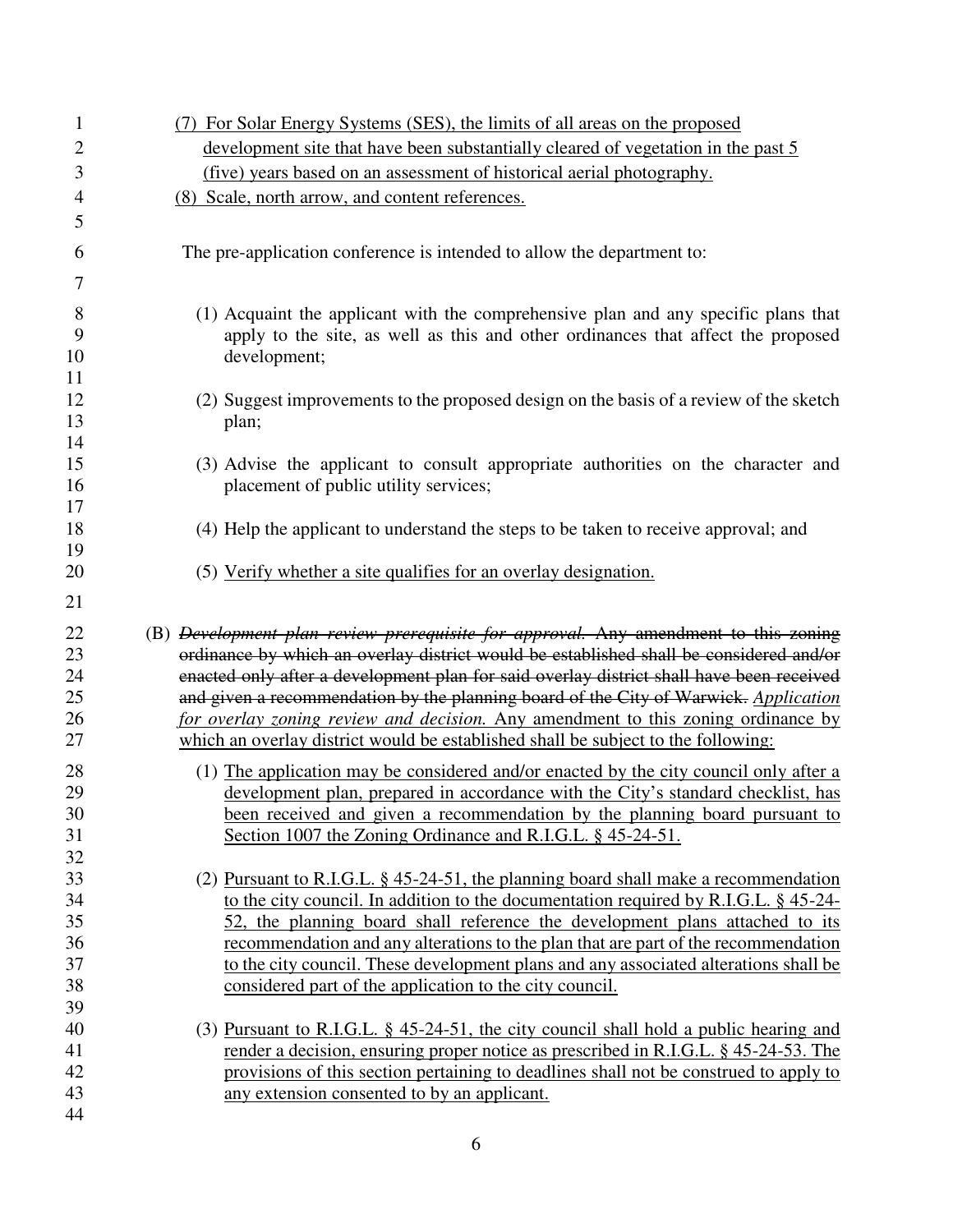| $\mathbf{1}$             | (4) For an overlay district to be established, the city council must amend the "zoning"            |
|--------------------------|----------------------------------------------------------------------------------------------------|
| $\overline{c}$           | plat" as defined in subsections 303 and 1007 of this ordinance.                                    |
| 3                        |                                                                                                    |
| $\overline{\mathcal{A}}$ | (5) The city council's written decision shall be filed with the city clerk along with all          |
| 5                        | supporting materials, including, but not limited to, the development plan and any                  |
| 6                        | approved amendments thereto.                                                                       |
|                          |                                                                                                    |
| 7                        |                                                                                                    |
| 8                        | (C) Application to city council for a change of zone. In order for an overlay district to be       |
| 9                        | established, the city council must amend the "zoning plat" as defined in subsections 303           |
| 10                       | and 1007 of this ordinance. <i>Permit review</i> . After a change of zone by the city council, the |
| 11                       | applicant must submit for approval under the permitting processes applicable to the                |
| 12                       | proposed use/activity (e.g., Development Plan Review, Major Land Development, etc.)                |
| 13                       | as set forth in the Zoning ordinance and the planning board regulations.                           |
| 14                       | (1) Upon receipt of the development application, the administrative officer shall review           |
| 15                       | the development plan to determine whether it is substantially in conformity with the               |
| 16                       | development plan on file with the city council decision for a zone change.                         |
| 17                       |                                                                                                    |
| 18                       | (2) The administrative officer shall notify the permitting authority in writing whether            |
| 19                       | the development plan is in substantial conformity with the development plan on file                |
| 20                       | with the city council decision.                                                                    |
| 21                       |                                                                                                    |
| 22                       | (3) Where the development plan is deemed to be not in substantial conformity,                      |
| 23                       | applicants must resubmit the application for a change of zone by the city council.                 |
| 24                       |                                                                                                    |
| 25                       | (D) Final site plan submission. After a change of zone by the city council, the applicant shall    |
| 26                       | submit copies of the complete and final site plan for the overlay district as approved by          |
| 27                       | the city council, with any modifications thereto, to the building official, who shall              |
| 28                       | forward such plan to the director of city plan for review. Change of approved                      |
| 29                       | <i>development plan.</i> Applicants wishing to make changes to an approved development plan        |
| 30                       | shall do so in accordance with the procedures associated with the applicable permitting            |
| 31                       | process (e.g., Development Plan Review, Major Land Development Review, etc.).                      |
| 32                       | (E) Action on the site plan. Not more than 30 days after receipt of the development plan, the      |
| 33                       | director of city plan shall determine whether the proposed development complies with all           |
| 34                       | requirements of this zoning ordinance, the comprehensive plan and all modifications                |
| 35                       | imposed by the city council. The site plan submitted for final review must be in substantial       |
| 36                       | conformity with the plan approved by the city council, provided the number of dwelling             |
| 37                       | units and/or the number and gross floor area of buildings does not change. The director            |
| 38                       | of city plan shall notify the building official in writing that the plan meets the                 |
| 39                       | requirements of the zoning ordinance. <i>Duration of approval</i> . Any amendment to this          |
| 40                       | zoning ordinance by which an overlay district is established may be repealed by the city           |
| 41                       | council in accordance with the following:                                                          |
| 42                       | (1) The amendment may be repealed after five years from the date of its enactment                  |
| 43                       | where the city council finds that no building permits related to the development                   |
| 44                       | plans associated with the zone change have been issued.                                            |
| 45                       |                                                                                                    |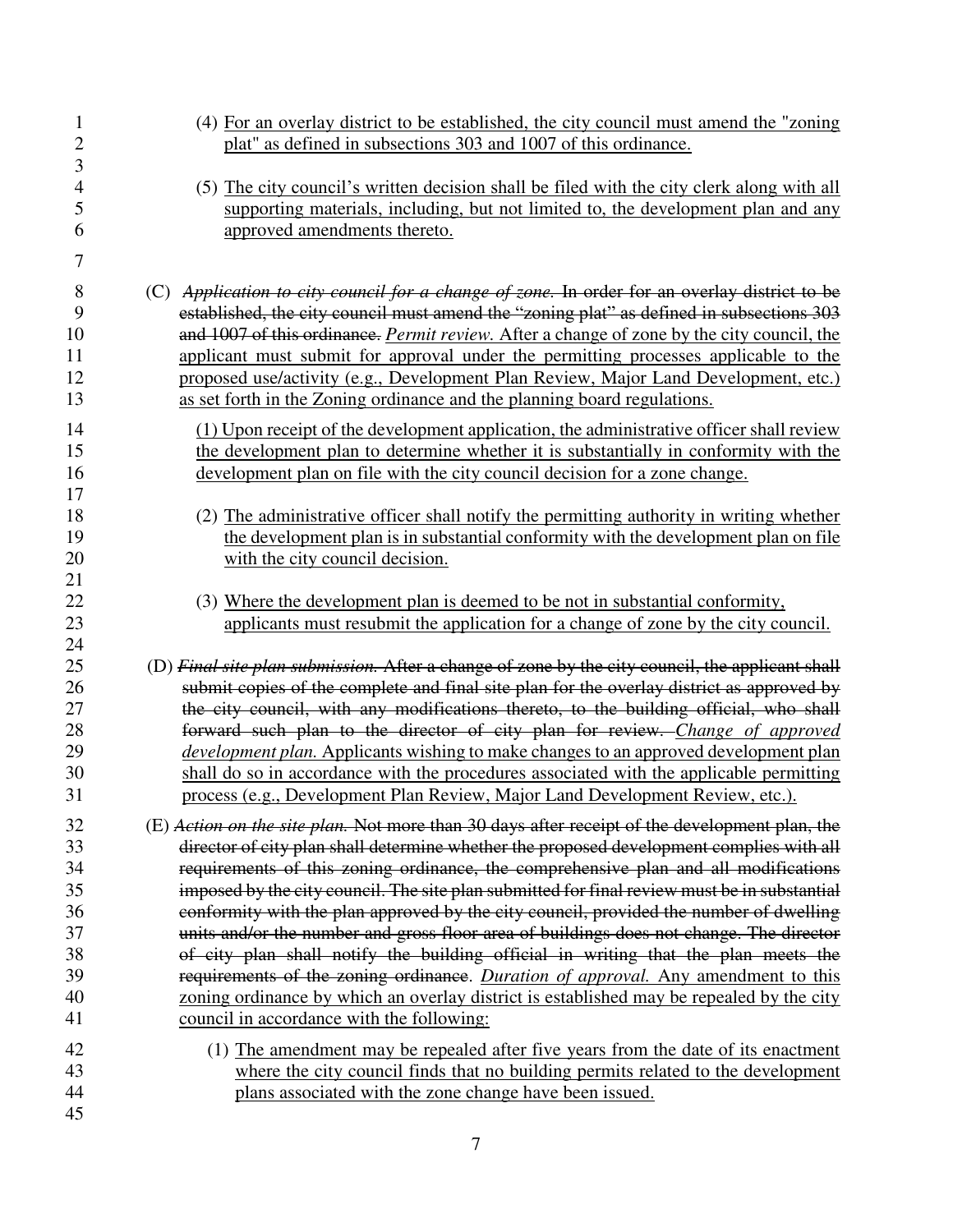| 1  | (2) The action to repeal shall be in accordance with subsection 1007 of this ordinance.           |
|----|---------------------------------------------------------------------------------------------------|
| 2  | Where an overlay district has been repealed, the most recently adopted zoning                     |
| 3  | ordinance provisions for the underlying area shall govern.                                        |
| 4  | (F) Change of approved site plan. If the applicant wants to make any amendment to an              |
| 5  | approved development plan, a written request shall be submitted to the building official.         |
| 6  | The building official shall forward such plan to the director of city plan for review. If in      |
| 7  | the opinion of the director of city plan a requested change is sufficiently substantial, the      |
| 8  | building official shall require that the applicant repetition the city council according to the   |
| 9  | procedures outlined in this subsection.                                                           |
| 10 | (G) Duration of approval. Any amendment to this zoning ordinance by which an overlay              |
| 11 | district is established may be repealed by the city council one year from the date of its         |
| 12 | enactment unless a building permit for construction in the overlay district shall have been       |
| 13 | issued. The action to repeal shall be in accordance with subsection 1007 of this ordinance.       |
| 14 | The zoning classification of any overlay district which has been repealed shall revert to the     |
| 15 | classification in effect before the enactment of the appropriate overlay district amendment.      |
| 16 | 305.2. Content of site plan. Applicants for an overlay district shall submit six copies of a site |
| 17 | plan drawn by a registered engineer, architect or surveyor at a scale of no more than 100 feet to |
| 18 | the inch indicating: Site plans shall be submitted in accordance with the City's development      |
| 19 | review regulations and associated checklists.                                                     |
| 20 | (A) Existing and proposed property boundary lines, zoning lines, [and] abutting lots              |
| 21 | including those across any street and the property owners of such.                                |
| 22 | (B) Location and dimensions of existing and proposed principal and accessory buildings            |
| 23 | and structures on the site.                                                                       |
| 24 | (C) Location of existing and proposed roads and sidewalks and the location, dimensions            |
| 25 | and number of off-street parking and loading spaces including guest parking spaces.               |
| 26 | (D) Location, dimensions, and design of existing and proposed signs and exterior                  |
| 27 | illumination of the site.                                                                         |
| 28 | (E) Location of existing and proposed recreation facilities, open space, easements and/or         |
| 29 | rights of way, and utilities including water supply, sewage disposal, storm drainage, and         |
| 30 | electrical or gas service.                                                                        |
| 31 | (F) Soil types and where regrading is proposed, existing and proposed grade contours at           |
| 32 | five-foot intervals (to be shown separately if necessary).                                        |
| 33 | (G) Location and type of existing and proposed major tree and shrub areas, flood hazard           |
| 34 | areas as defined by this ordinance, and location and area of coastal or freshwater                |
| 35 | wetlands, as defined in subsections 200.36 and 200.146.                                           |
| 36 | (H) Location, dimensions and type of existing and proposed screening, fences, or walls.           |
| 37 | (I) Proposed density, number of bedrooms per dwelling unit, and percentage of lot                 |
| 38 | coverage as defined by subsection 200.93 of this ordinance.                                       |
| 39 | (J) General exterior architectural plans and elevations of all proposed structures                |
| 40 | indicating proposed style and materials.                                                          |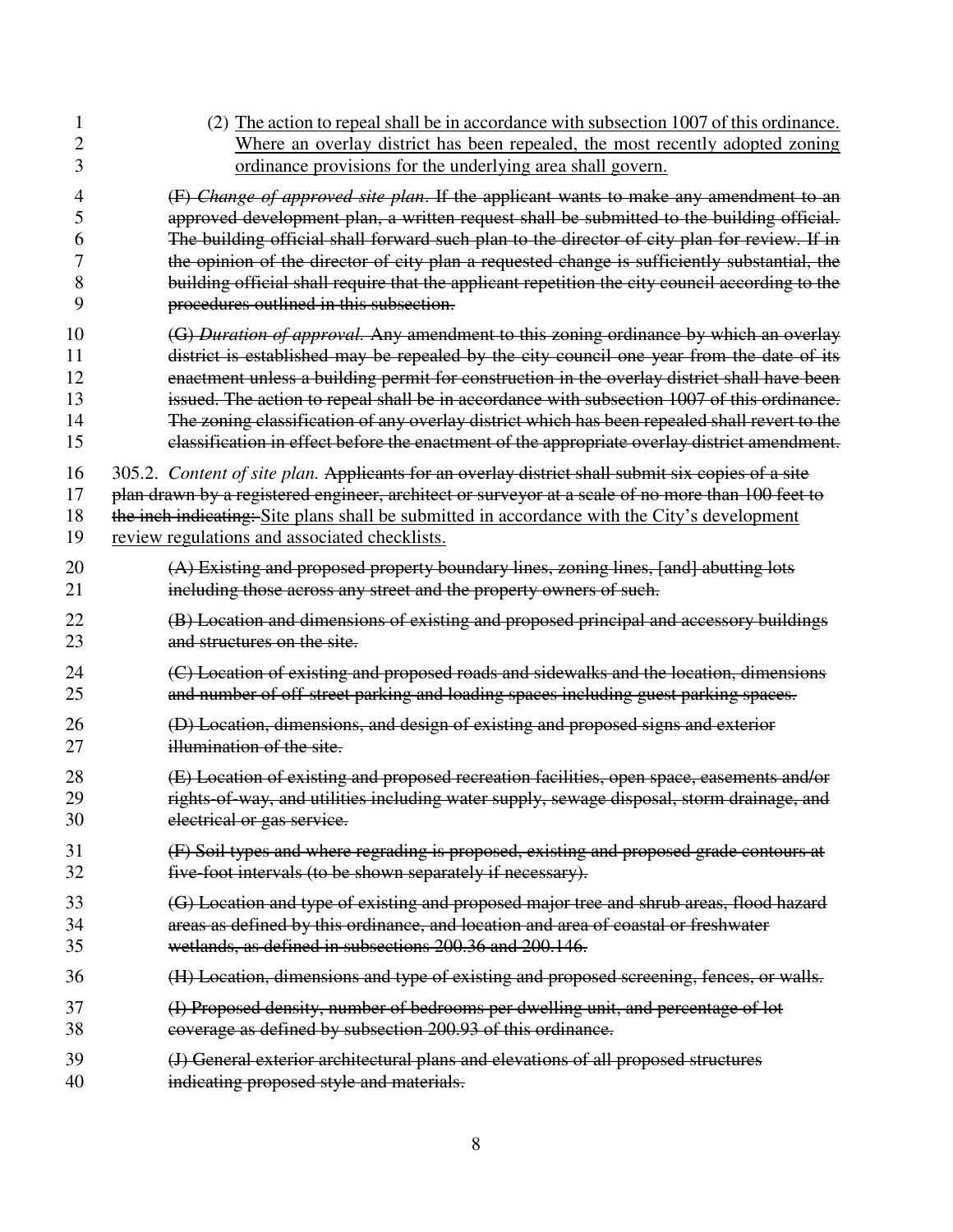- 1 (K) Any other information deemed necessary by the secretary of the planning board or 2 the director of city plan.
- 3 (L) Title block in the lower righthand corner of the site plan showing names of the 4 property owner and developer, date of original plan and revisions, if any, north arrow, 5 and a blank for the signature of the director of city plan for final site plan approval as 6 required in subsection 305.1(E).
- 7 (M) The director of city plan may waive any of the above submittal requirements 8 ([subsections] (A) through (L)) if he/she determines such are unnecessary.
- 9

 $10 \quad [\ldots]$ 11

## 12 **SECTION 314. – Overlay district regulations – Solar energy systems (SES) and Energy**  13 **storage facilities (ESF)**

14 The Solar Energy System (SES) and Energy Storage Facilities (ESF) overlays are established in 15 accordance with section 302.9 of this ordinance and may be enacted from time to time by 16 amendments to this ordinance consisting of appropriate changes in the boundaries of districts in 17 such a manner as best to fit the general pattern of land use established by the comprehensive plan 18 and this ordinance and to further the purposes set forth in Section 100. The intent of the SES and 19 ESF overlay district is to regulate the installation of solar energy systems and energy storage 20 facilities by providing standards for the placement, design, construction, operation, monitoring, 21 modification, and removal of such systems. The standards set forth herein will ensure that solar 22 energy systems and energy storage facilities are compatible with the surrounding area, provide for 23 public safety, and minimize impacts on scenic, natural, and historic resources. The provisions of 24 this section shall apply, as specified herein, to construction, operation, and/or repair of solar energy 25 system and energy storage facilities installation in the city.

## 26 314.1. *Use Types.* Solar Energy Systems (SESs) and Energy Storage Facilities (ESFs) defined 27 and regulated by the City of Warwick include: and regulated by the City of Warwick include:

| Principal Uses                            | <b>Accessory Uses</b>                     |
|-------------------------------------------|-------------------------------------------|
| Principal SES                             | <b>Accessory SES</b>                      |
| <b>Contaminated Site SES</b>              | <b>Solar Canopy, Accessory</b>            |
| <b>Solar Canopy, Principal</b>            | <b>Energy Storage Facility, Accessory</b> |
| <b>Energy Storage Facility, Principal</b> |                                           |

- 29 314.2.*Review process.* In addition to any review performed as part of establishing an SES overlay
- 30 district (per Sec. 305 as relevant), or where an SES is allowed in an established district, SESs and
- 31 ESFs shall be reviewed as follows: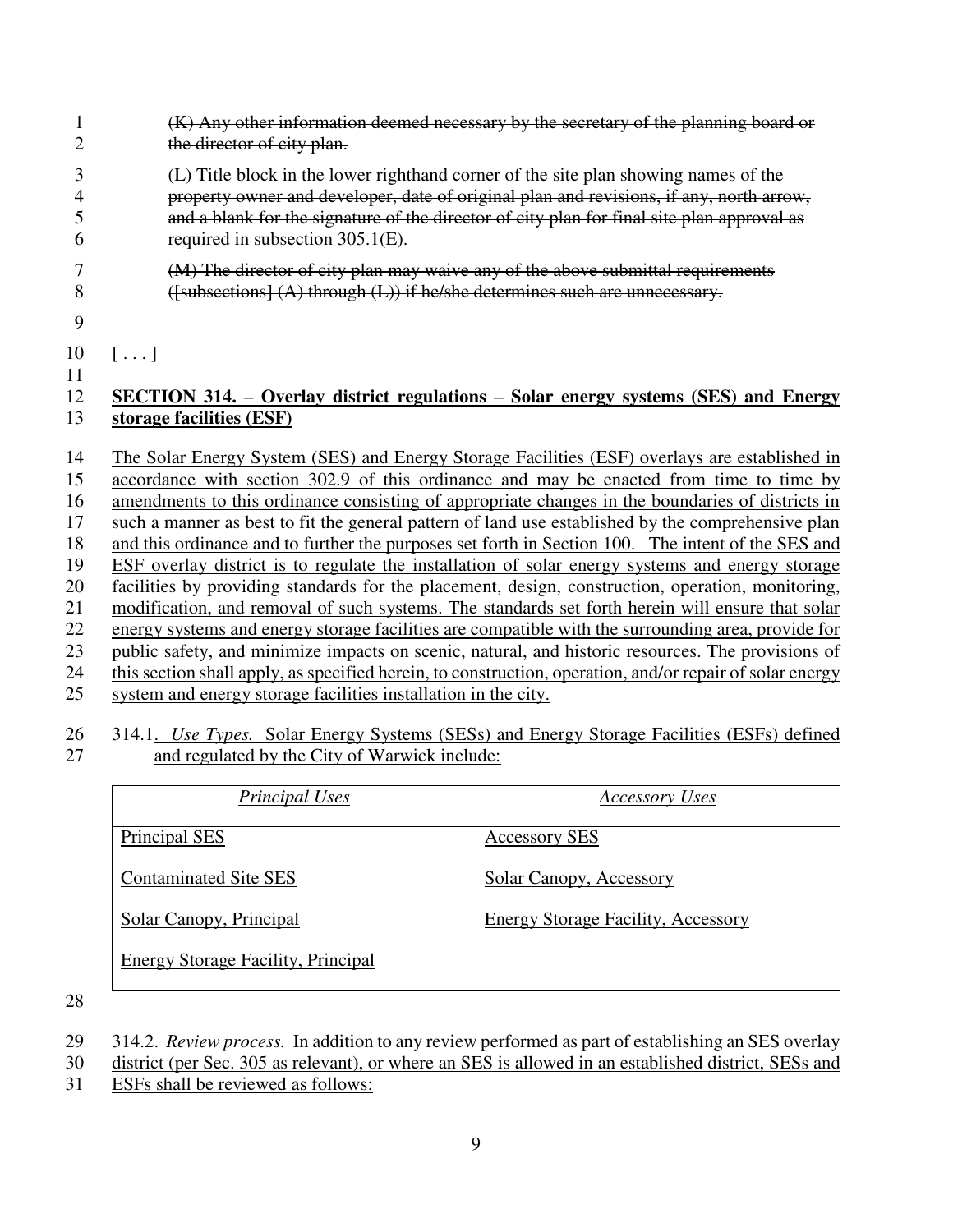| <i><u>Type of Use</u></i>                 | <b>Review Type</b>        |
|-------------------------------------------|---------------------------|
| Principal <sup>1</sup>                    |                           |
| <b>Overlay Principal SES</b>              | Major Land Development    |
| <b>Non-Overlay Principal SES</b>          | <b>Administrative DPR</b> |
| <b>Contaminated Site SES</b>              | <b>Administrative DPR</b> |
| Solar Canopy, Principal                   | Administrative DPR        |
| <b>Energy Storage Facility, Principal</b> | Administrative DPR        |
| Accessory <sup>1</sup>                    |                           |
| <b>Accessory SES</b>                      | <b>Building Official</b>  |
| <b>Energy Storage Facility, Accessory</b> | <b>Building Official</b>  |

1. Principal and accessory solar projects located in a designated Historic Overlay District must apply for and receive a Certificate of Appropriateness from the Historic District Commission in accordance with Section 311. 2 a Certificate of Appropriateness from the Historic District Commission in accordance with Section 311.

3 The petitioner shall submit a development plan that shall provide all necessary information to 4 demonstrate compliance with the applicable performance standards of Section 314.3.

5 The findings and decision of the administrative officer or the planning board shall be retained as 6 part of the permanent record of decision and a building permit shall not be issued until an approval 7 letter is provided to the building official by the administrative officer.

- 8 314.3. *Performance standards for Solar Energy Systems (SES) and Energy Storage Facilities*  9 *(ESF).*
- 10 (A) *Location.*
- 11 12 (1) SESs and ESFs shall be allowed under zoning in accordance with the Table  $1 -$ Use 13 Regulations as outlined herein. 14 (2) SESs and ESFs shall not be allowed on land held under conservation easement or 15 land for which the development rights have been sold, transferred, or otherwise 16 removed from the parcel, unless the conditions of the easement, deed or other 17 applicable legal document specifically allows for such facility. 18 (3) SESs and ESFs shall not be allowed on portions of City owned properties 19 containing more than four (4) acres of contiguous land which has been forested for 20 forty (40) years preceding the date of a development application. 21 (4) SES panels and equipment shall, to the greatest extent possible, be sited within the 22 project site in the area(s) that are anticipated to minimize potentially adverse 23 impacts to nearby properties, communities and natural resources with reasonable 24 considerations to site conditions and other use(s) on site as applicable. 25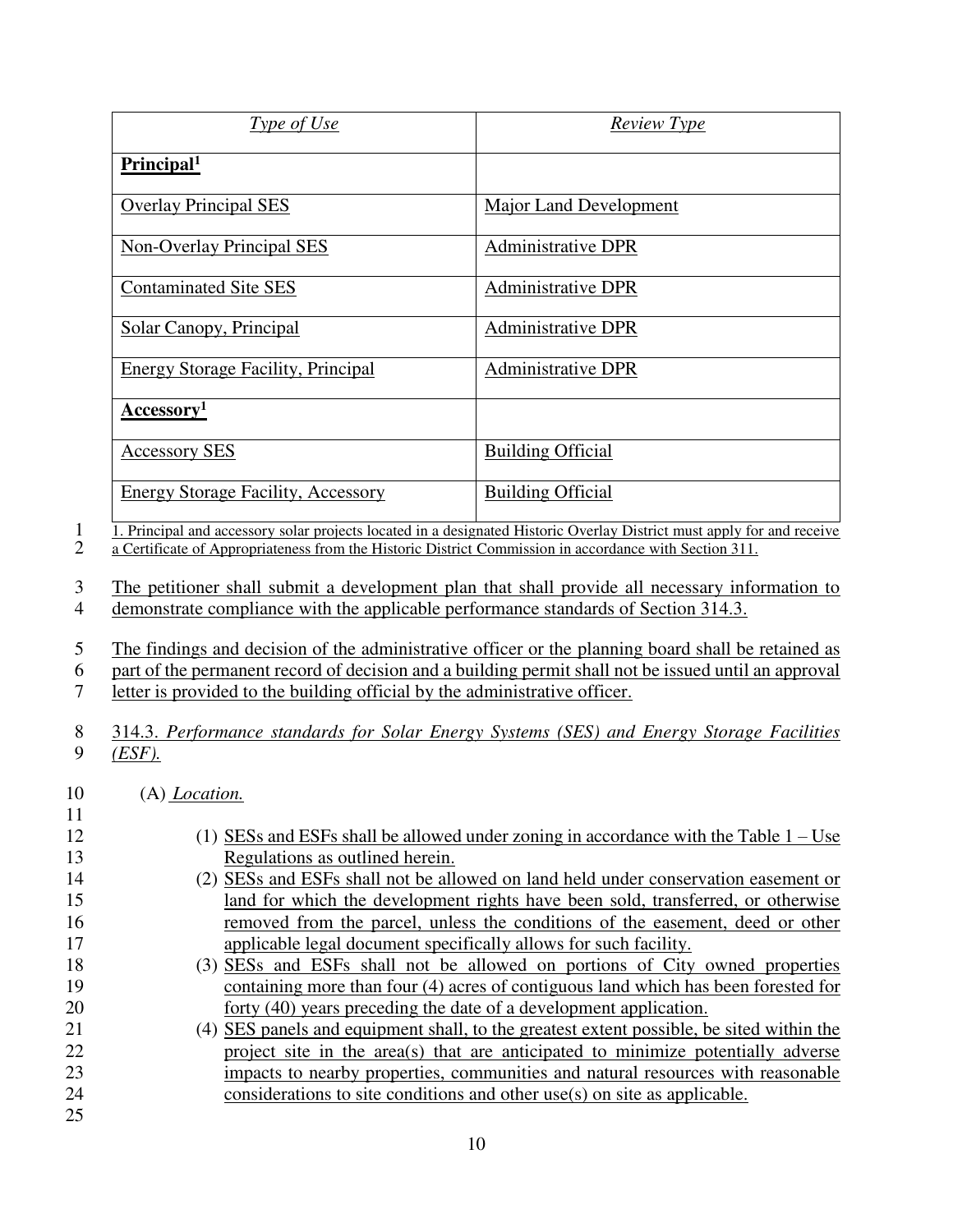2

8

- 3 (1) All solar energy systems and storage facilities will follow the setback requirements 4 in the table below. The City shall make the final determination on the setback<br>5 required within the ranges provided. 5 required within the ranges provided.
- 6 (2) Required setbacks will be measured from the edge of the SES or ESF, including any perimeter fencing.

| Location                                                                  | Minimum/ Maximum<br>Setback<br>from<br><i>property lines</i> |
|---------------------------------------------------------------------------|--------------------------------------------------------------|
| Any overlay zoning district bordering GI or LI                            | 25 FT/ 50FT                                                  |
| Any overlay zoning district bordering any district other<br>than GI or LI | 50 FT/400 FT                                                 |
| Adjacent principal use solar facilities on abutting parcels               | 0 FT/ 100 FT                                                 |

9 (3) Setbacks shall be determined by the administrative officer after consulting with the 10 applicant, and the city's landscape coordinator, at the pre-application stage. 11 Setbacks shall be determined after the administrative officer reviews the site layout 12 plan and details of proposed equipment; visits the project site; takes into 13 consideration site topography, existing vegetation and abutting land uses; and 14 analyzes cross sections, elevations, and other visual assessments provided by the 15 Applicant. 16 (4) Setbacks for principal solar energy systems reviewed as a major land development 17 may be modified by the planning board, within the limits outlined herein, after

18 consideration of the application proposal and public comment.

- 19 (C) *Height*.
- 20 (1) The maximum height of a ground-mounted solar energy system or energy storage 21 facility shall be 12 feet, with the exception of solar canopies, which may be up to 22 20 feet in height.
- 24 (2) The height shall be measured from the average surrounding grade of the system's 25 pedestal to the highest point of the solar energy system or facility, including the top 26 of any support structure or panel.
- 27 (D) *Glare*.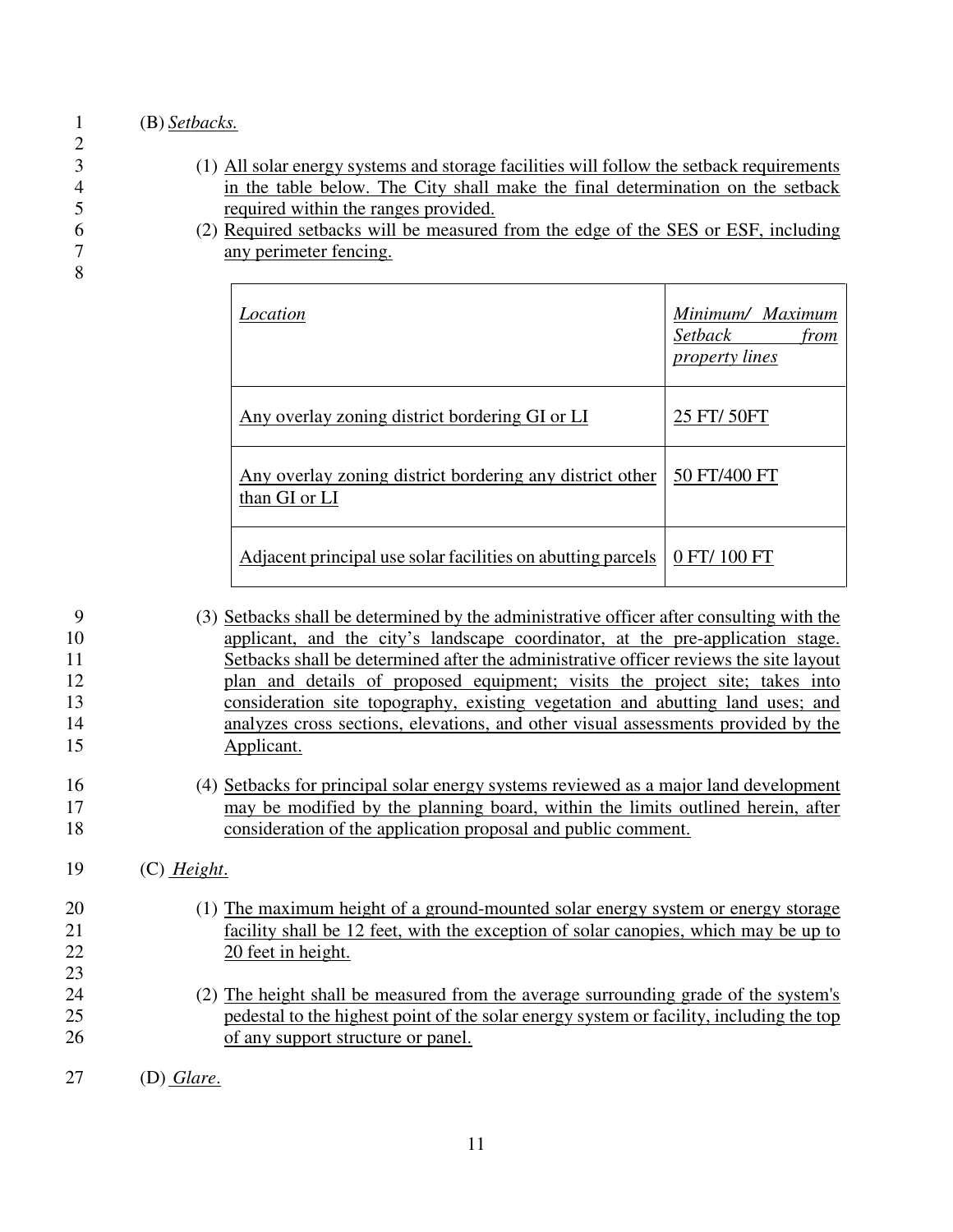| 1<br>$\overline{\mathbf{c}}$ | (1) All solar energy systems shall be designed and located to prevent reflective glare<br>toward any inhabited buildings on adjacent properties. |
|------------------------------|--------------------------------------------------------------------------------------------------------------------------------------------------|
| 3                            |                                                                                                                                                  |
| $\overline{\mathcal{L}}$     | (2) Glare generated from solar panels shall not interfere with traffic or create a safety                                                        |
| 5                            | <u>hazard.</u>                                                                                                                                   |
| 6                            |                                                                                                                                                  |
| $\boldsymbol{7}$             | (3) Racks shall have a matte finish to reduce glare and glimmer.                                                                                 |
| 8                            |                                                                                                                                                  |
| 9                            | (4) A glare study may be required by the administrative officer, building official, or                                                           |
| 10                           | planning board to determine if glare will impact abutting properties, structures, or                                                             |
| 11                           |                                                                                                                                                  |
|                              | airport operations.                                                                                                                              |
| 12                           | $(E)$ Noise.                                                                                                                                     |
| 13                           | (1) Systems shall maintain a noise level at or below 55dB, and there shall be no greater                                                         |
| 14                           | than a 3dB change in amplitude (the minimum audible difference perceptible to the                                                                |
| 15                           | average person) measured along the entirety of any property line which abuts an                                                                  |
| 16                           | existing residential zone or open space.                                                                                                         |
| 17                           |                                                                                                                                                  |
| 18                           | (2) If necessary, and at the request of the City, the applicant shall be responsible to                                                          |
| 19                           | fund and submit a noise study, conducted by an environmental professional,                                                                       |
| 20                           | measuring pre-background sound with the post construction as-built conditions that                                                               |
| 21                           | illustrate adherence with this stipulation. Said study shall be submitted to the                                                                 |
|                              |                                                                                                                                                  |
| 22                           | building inspector and administrative officer to the planning board within 90 days                                                               |
| 23                           | of the City's request.                                                                                                                           |
| 24                           | (F) Access and safety.                                                                                                                           |
| 25                           | (1) The solar energy system or facility shall have adequate and permanent access from                                                            |
| 26                           | a City-accepted roadway or state highway.                                                                                                        |
| 27                           |                                                                                                                                                  |
| 28                           | (2) Reasonable accessibility for emergency service vehicles is required, and a means                                                             |
| 29                           | of shutting down the solar energy system or facility connection to any utility                                                                   |
| 30                           | provider interconnection shall be clearly and sufficiently marked.                                                                               |
| 31                           |                                                                                                                                                  |
| 32                           | (3) A public safety preparedness and response plan detailing the standards, procedures,                                                          |
| 33                           |                                                                                                                                                  |
|                              | and communication protocol to be utilized for the system and in the event of an                                                                  |
| 34                           | emergency shall be provided to the City's emergency management agency director,                                                                  |
| 35                           | as well as documentation indicating that the plan has been distributed to the fire                                                               |
| 36                           | department.                                                                                                                                      |
| 37                           |                                                                                                                                                  |
| 38                           | (G) Site contamination.                                                                                                                          |
| 39                           |                                                                                                                                                  |
| 40                           | (1) For contaminated solar energy systems, the site shall be remediated to a state where                                                         |
| 41                           | site work and the eventual construction of an SES is appropriate as confirmed by                                                                 |
| 42                           | RIDEM. Refer to the definition of a remediated and restricted contamination site in                                                              |
| 43                           | Section 200.                                                                                                                                     |
| 44                           |                                                                                                                                                  |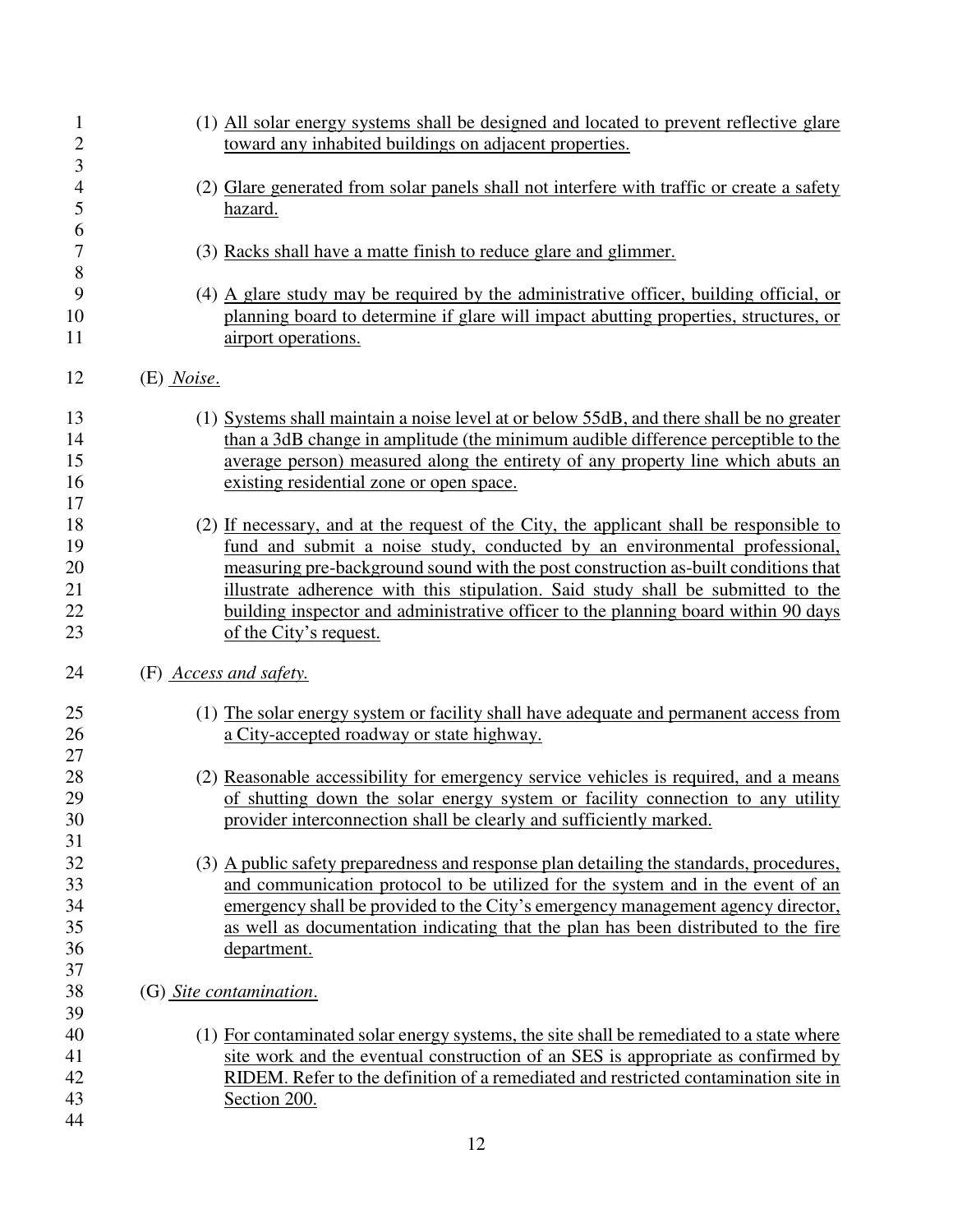| (H) Site preparation and ground cover.                                                   |
|------------------------------------------------------------------------------------------|
|                                                                                          |
| (1) No substantial clearing or grading of the proposed project site shall have occurred  |
| within five (5) years of the application for an SES or ESF based on a review of          |
| aerial photography by the administrative officer.                                        |
|                                                                                          |
| (a) If it is determined by the administrative officer that more than ten $(10)$          |
| percent of the proposed SES or ESF project area occurred within five (5)                 |
| years of the application date, the applicant shall pay a supplemental                    |
| application fee based on the amount of site clearing that occurred within the            |
| footprint of the proposed system, as determined by the City's landscape                  |
| coordinator in consultation with an arborist certified by the International              |
| Society of Arboriculture (ISA). This additional fee will be deposited in a               |
| restricted account to be used for reforestation either at the project site or            |
| elsewhere in the City.                                                                   |
| (b) Alternatively, the administrative officer may require the applicant to reduce        |
| the footprint of the proposed system by an area directly proportional to the             |
| deforested area, and/or require reforestation of a portion of the property               |
| equivalent to the deforested area, and/or require reforestation of an area               |
| directly proportional to the deforested area on City-owned property.                     |
|                                                                                          |
| (2) Clearing, cutting, girdling, and any other form of disturbance to an old growth tree |
| or forest is prohibited.                                                                 |
|                                                                                          |
| (3) Clearing of non-invasive vegetation shall be limited to what is necessary for the    |
| construction and operation of the SES or ESF.                                            |
|                                                                                          |
| (4) Topsoil shall not be removed from the site. Topsoil will not be disturbed except as  |
| required for installation of the system or facility.                                     |
|                                                                                          |
| (5) Removal of ledge by blasting or other similar invasive methods is prohibited.        |
|                                                                                          |
| (6) Wildflower pollinators and native grasses shall be utilized for the ground cover     |
| under and around SES or ESF equipment to the extent practicable, except where            |
| systems or facilities are built on previously paved sites or where solar canopies are    |
| built over parking areas. The applicant shall provide a long-term management plan        |
| for ensuring wildflowers and grasses are properly cut and maintained throughout          |
| the life of the project.                                                                 |
| (7) Gravel, crushed stone, or similar materials may be used on primary travel ways and   |
| turn around areas to provide a stable travel surface and prevent weed growth in the      |
| direct vicinity of transformers or energy storage equipment. Access aisles between       |
| sets of panels shall not be considered primary travel ways. The site shall be            |
| maintained against invasive species over the life of the SES or ESF.                     |
|                                                                                          |
| (I) Deforestation.                                                                       |
|                                                                                          |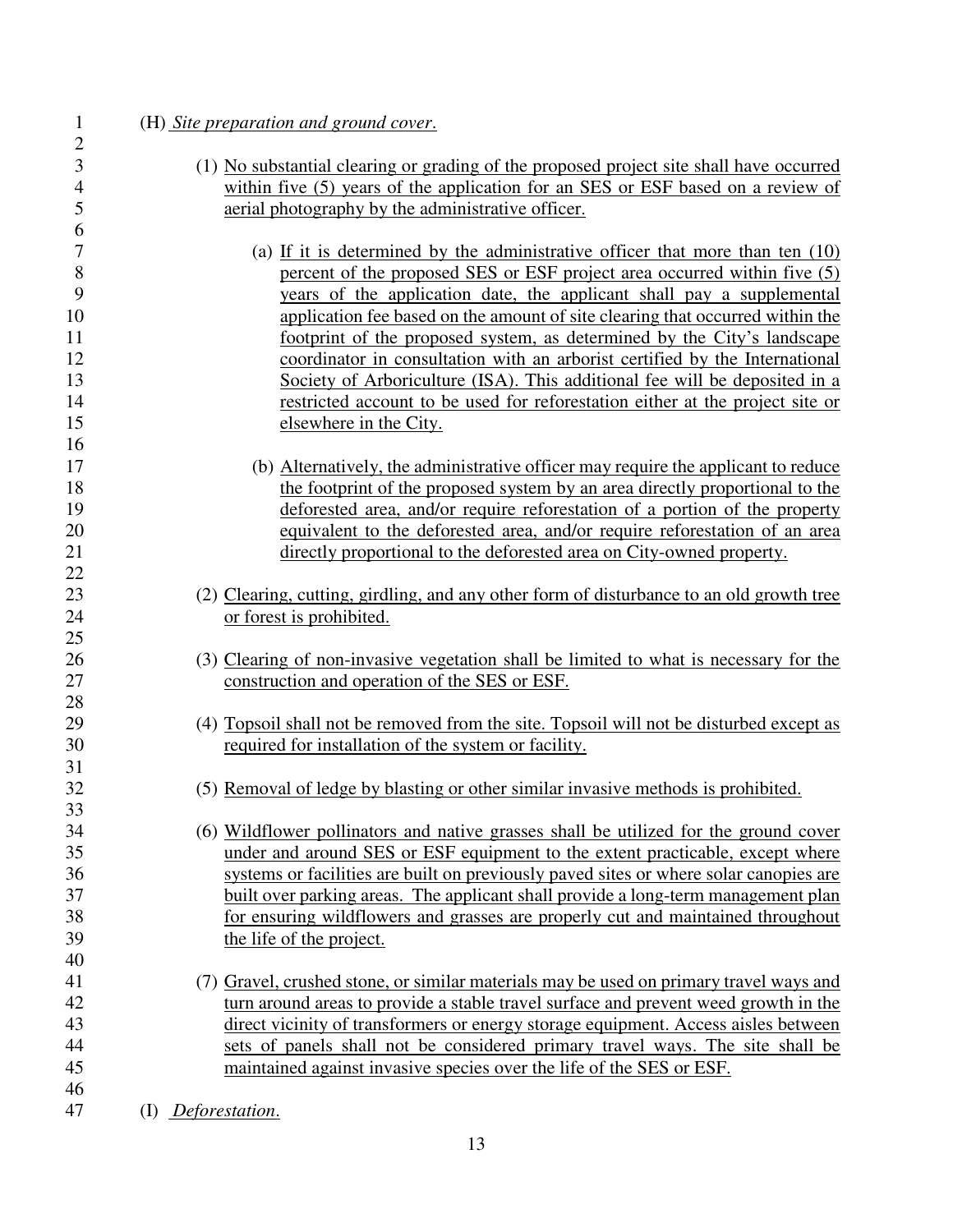| $\mathbf{1}$   |                                                                                            |
|----------------|--------------------------------------------------------------------------------------------|
| $\overline{c}$ | (1) If the project proposal includes the removal of trees, shrubs, and/or other vegetation |
| 3              | in a combined area equal to or more than five (5) percent of the total parcel or land      |
| $\overline{4}$ | development area, the applicant shall provide a report, drafted by an arborist             |
| 5              | certified by the International Society of Arboriculture, that includes the following:      |
| 6              |                                                                                            |
| $\overline{7}$ | (a) A description and map of the total proposed land area to be cleared.                   |
| 8              |                                                                                            |
| 9              | (b) An analysis of existing conditions in forested areas, to include:                      |
| 10             | $(1)$ A description of the various growing environments on the property                    |
| 11             | - upland, wetland, etc.;                                                                   |
| 12             |                                                                                            |
| 13             | (2) Identification of dominant species of trees, shrubs, and other                         |
|                |                                                                                            |
| 14             | substantial stands of vegetation on the property;                                          |
| 15             |                                                                                            |
| 16             | (3) Mapping of old growth trees and forests, as defined in Section 200,                    |
| 17             | on the property;                                                                           |
| 18             |                                                                                            |
| 19             | (4) Identification of trees or shrubs that are endangered or have                          |
| 20             | significant ecological or habitat value based on their species or                          |
| 21             | cultural features;                                                                         |
| 22             |                                                                                            |
| 23             | (5) Mapping and identification of invasive species;                                        |
| 24             |                                                                                            |
| 25             | (6) Documentation of sample points or areas where tree species,                            |
| 26             | diameter, and average tree heights are inventoried;                                        |
| 27             |                                                                                            |
| 28             | (7) An approximation of the number of trees impacted by the                                |
| 29             | development with accompanying calculation methodology.                                     |
| 30             |                                                                                            |
| 31             | (c) A plan for the preservation and protection of old growth trees and forest              |
| 32             | stands.                                                                                    |
| 33             |                                                                                            |
| 34             | (d) A deforestation mitigation plan. The plan may include one or more                      |
| 35             | mitigating actions including, but not limited to, reforesting areas within the             |
| 36             | development parcel not currently forested, foresting offsite public or private             |
| 37             | areas within the City that are not currently forested, or providing monetary               |
| 38             | compensation to the City to be placed in a restricted account for tree                     |
| 39             | planting and reforestation initiatives administered by the City.                           |
| 40             |                                                                                            |
| 41             |                                                                                            |
|                | (2) The forestry report shall be provided to the administrative officer as part of the     |
| 42             | master plan submittal package.                                                             |
| 43             |                                                                                            |
| 44             | (3) The administrative officer may request additional clarifications and/or analysis be    |
| 45             | performed.                                                                                 |
| 46             |                                                                                            |
| 47             | (4) After reviewing the report, and consulting with the City's landscape coordinator,      |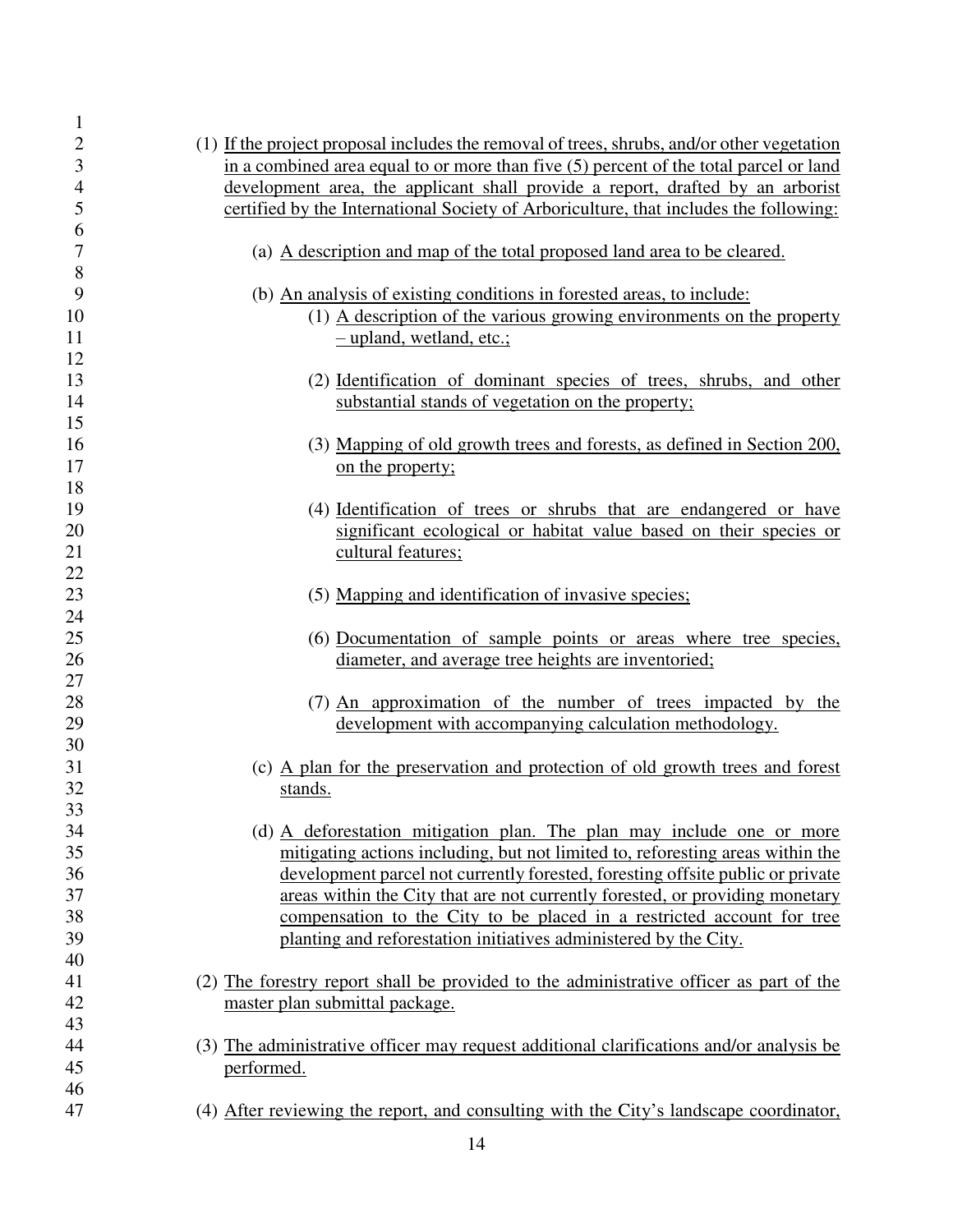| $\mathbf 1$    | the administrative officer shall work with the applicant to finalize a forest        |
|----------------|--------------------------------------------------------------------------------------|
| $\overline{c}$ | mitigation plan and recommendation to the planning board.                            |
| 3              |                                                                                      |
| $\overline{4}$ | (5) The administrative officer shall provide the forest mitigation plan along with a |
| 5              | written recommendation to the planning board that addresses each of the following    |
| 6              | and shall make positive findings regarding each of the following provisions as they  |
| 7              | apply to the application under review:                                               |
| 8              |                                                                                      |
| 9              | (a) The clearing of trees, shrubs, and other vegetation is the least amount          |
| 10             | necessary for the proposed development;                                              |
| 11             |                                                                                      |
| 12             | (b) Old growth trees or forest stands shall be preserved and protected;              |
| 13             |                                                                                      |
| 14             | (c) Invasive species within the development area will be managed or eliminated       |
| 15             | as part of the project development;                                                  |
| 16             |                                                                                      |
| 17             | (d) The forest mitigation plan includes actions and/or compensation that             |
| 18             | reasonably addresses the short-term impacts of proposed site deforestation.          |
| 19             |                                                                                      |
| 20             | (J) Screening and Buffering Plan.                                                    |
| 21             | (1) A screening and buffering plan prepared and stamped by a Rhode Island licensed   |
| 22             | landscape architect shall be submitted to the administrative officer.                |
|                |                                                                                      |
| 23             |                                                                                      |
| 24             | (2) During the pre-application stage, the applicant's landscape architect shall work |
| 25             | with the administrative officer and the City's landscape coordinator to develop a    |
| 26             | screening plan for all setback areas. Screening plans shall be developed with        |
| 27             | consideration of the following:                                                      |
| 28             |                                                                                      |
| 29             | (a) A combination of natural vegetation, berms, fencing, walls, and other            |
| 30             | similar features shall be used to visually buffer the system(s) from the view        |
| 31             | of abutting properties, as well as mitigate noise, glare, or other potential         |
| 32             | nuisances;                                                                           |
| 33             |                                                                                      |
| 34             | (b) Old growth trees and old growth forest shall be preserved.                       |
| 35             |                                                                                      |
| 36             | (c) Healthy, non-invasive trees shall be preserved to the extent practicable.        |
| 37             | Isolated, non-old growth, trees that are unusually tall or unhealthy may be          |
| 38             | allowed where the applicant can show maintaining the tree will obstruct              |
| 39             | solar access, is in significant decline, or will adversely impact the operation      |
| 40             | of the system;                                                                       |
| 41             |                                                                                      |
| 42             | (d) Where existing vegetation provides little to no visual screening, applicants     |
| 43             | are required to install dense, layered evergreen plantings, with a minimum           |
| 44             | 6' to 8' height at the time of installation, to supplement existing vegetation       |
| 45             | and create opaque screening from neighboring properties and rights of way;           |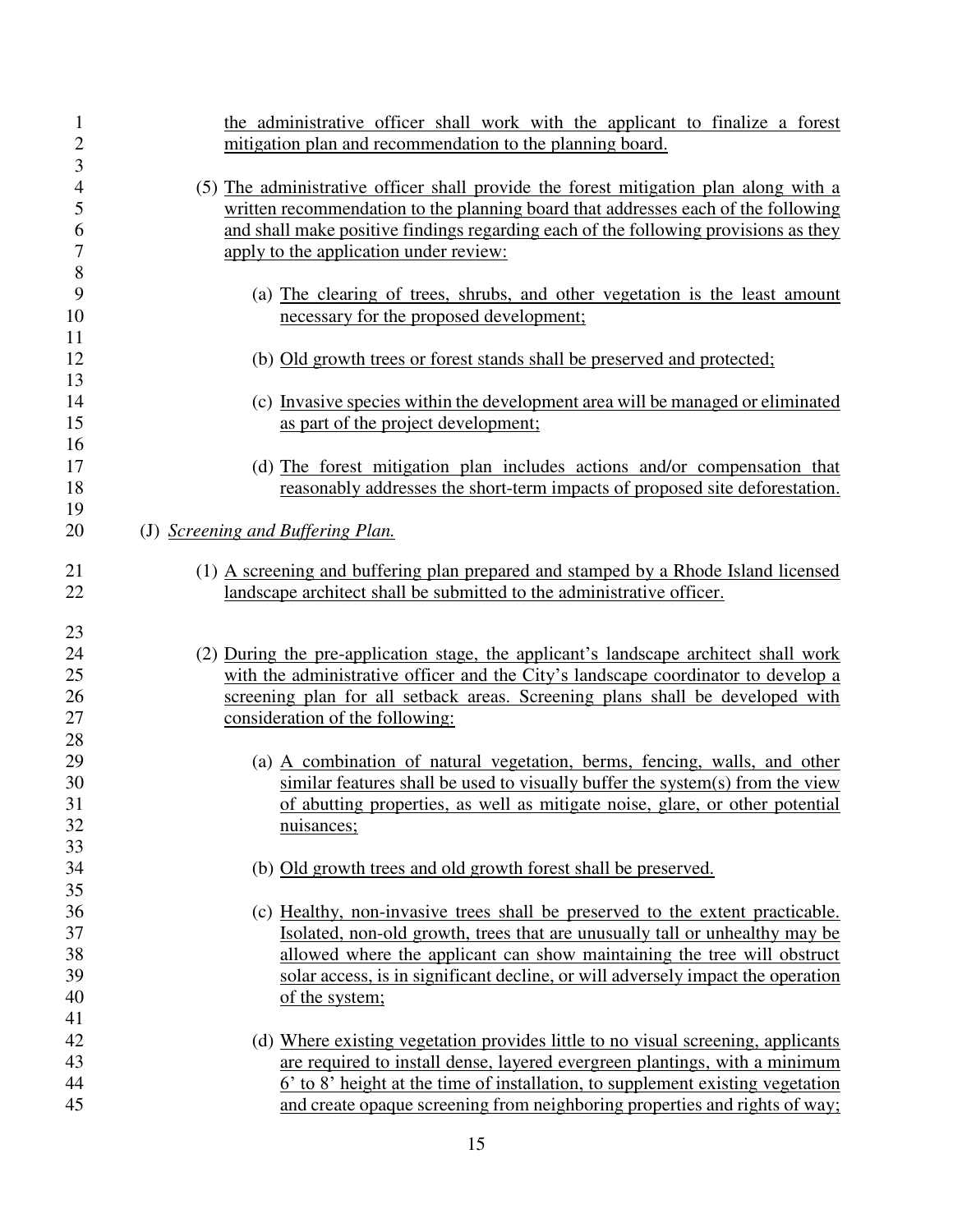| $\mathbf{1}$   |                                                                                           |
|----------------|-------------------------------------------------------------------------------------------|
| $\sqrt{2}$     | (e) Earthen berms may be used in addition to natural vegetation or plantings,             |
| $\mathfrak{Z}$ | but are typically not acceptable buffers on their own;                                    |
| $\overline{4}$ |                                                                                           |
| 5              | (f) When feasible, the natural topography of the site should be used to achieve           |
| 6              | screening objectives in combination with existing and/or proposed                         |
| 7              | vegetation.                                                                               |
| 8              |                                                                                           |
| 9              | (3) Supplemental plantings may be required by the building official within one (1) year   |
| 10             | of the project commissioning in order to properly screen abutting land uses and           |
| 11             | address abutter concerns.                                                                 |
| 12             |                                                                                           |
| 13             | (4) Longevity. Required visual screening shall be maintained for the life of the SES.     |
| 14             | The property owner and/or facility owner shall be required to replant any section         |
| 15             | of the buffer/screening found not to meet the requirements of this section as             |
| 16             | determined by the City zoning official.                                                   |
| 17             |                                                                                           |
| 18             | $(K)$ <i>Utilities.</i>                                                                   |
| 19             |                                                                                           |
| 20             | (1) Utility connections for solar canopies shall be placed underground to the maximum     |
| 21             | extent feasible.                                                                          |
| 22             |                                                                                           |
| 23             | (2) All utility connections from the system shall be placed underground at a minimum      |
| 24             | between the right of way and the interior (development site side) screening or in         |
| 25             | other areas where wires may pose a visual or physical nuisance as determined by           |
| 26             | the building official and/or administrative officer.                                      |
| 27             |                                                                                           |
| 28             | (3) If physically necessary, a riser pole may be constructed within a required screening  |
| 29             | area in order to connect the underground line to the nearest existing overhead line.      |
| 30             | (L) Fencing.                                                                              |
| 31             |                                                                                           |
| 32             | (1) Principal SESs (except solar canopies) and ESFs, including all associated             |
| 33             | equipment, will be enclosed by a perimeter fence that meets building code                 |
| 34             | requirements for height.                                                                  |
| 35             |                                                                                           |
| 36             | (2) Barbed wire, razor wire or similar is prohibited.                                     |
| 37             |                                                                                           |
| 38             | (3) Fencing shall incorporate wildlife passage features in its design and installation.   |
| 39             |                                                                                           |
| 40             | (4) Perimeter fencing shall be secured from unauthorized entry.                           |
| 41             |                                                                                           |
| 42             | (5) Fencing shall be solid in appearance, such as chain link with slats or wood stockade, |
| 43             | unless ornamental style fencing is required.                                              |
| 44             |                                                                                           |
| 45             | (6) Ornamental fencing may be required by the administrative officer in areas that are    |
| 46             | visible from a right of way or residentially zoned properties.                            |
|                |                                                                                           |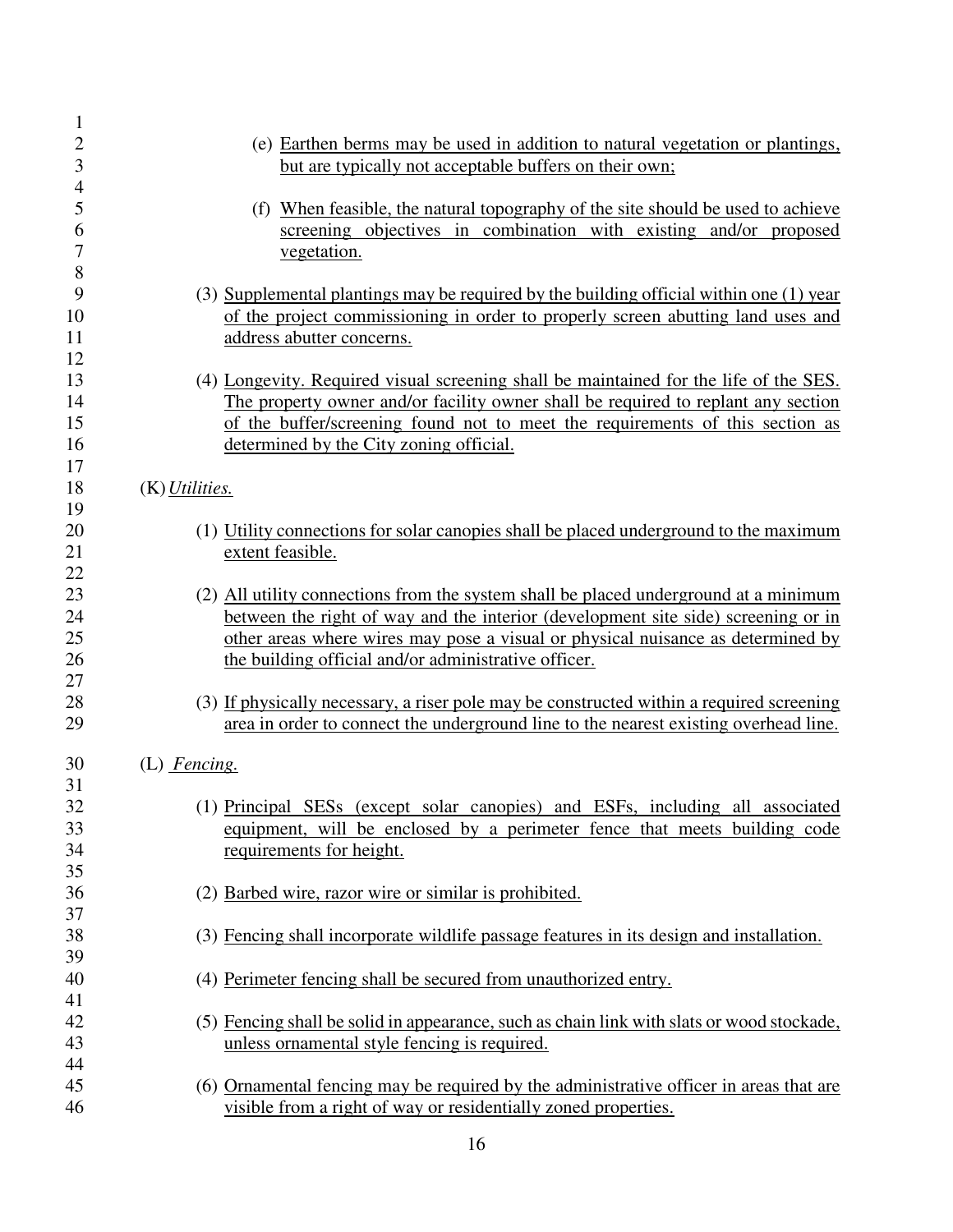| 1<br>$\overline{c}$<br>3<br>$\overline{\mathcal{A}}$ | (7) Chain-link fencing shall be black vinyl-coated unless otherwise approved by the<br>administrative officer or building official.                                                                                                                                                                                                                                                                                                                                                |
|------------------------------------------------------|------------------------------------------------------------------------------------------------------------------------------------------------------------------------------------------------------------------------------------------------------------------------------------------------------------------------------------------------------------------------------------------------------------------------------------------------------------------------------------|
| 5                                                    | $(M)$ Signage.                                                                                                                                                                                                                                                                                                                                                                                                                                                                     |
| 6<br>7<br>$8\,$<br>9<br>10<br>11<br>12<br>13         | (1) A sign shall be posted at the entry of the SES (except for solar canopies) or $ESF$ ,<br>displaying the name of the owner and operator of the system and a twenty-four $(24)$<br>hour emergency contact number.<br>(2) In areas where an SES or ESF abuts a right of way, an educational interpretive sign<br>shall be provided. Final size, verbiage, and location shall be coordinated with the<br>administrative officer.<br>(3) All signage shall comply with Section 800. |
| 14<br>15                                             |                                                                                                                                                                                                                                                                                                                                                                                                                                                                                    |
| 16                                                   | (N) Lighting.                                                                                                                                                                                                                                                                                                                                                                                                                                                                      |
| 17<br>18<br>19                                       | (1) Lighting shall be limited to that required for safety and operational purposes. All<br>site lighting shall be directed downward and incorporate full cut-off fixtures to<br>reduce light pollution and minimize glare to abutting properties.                                                                                                                                                                                                                                  |
| 20<br>21<br>22                                       | (2) Solar canopies built over parking areas or pathways may have lighting integrated<br>into the canopy for vehicular/ pedestrian safety.                                                                                                                                                                                                                                                                                                                                          |
| 23                                                   | (O) Interconnection study and utility notification.                                                                                                                                                                                                                                                                                                                                                                                                                                |
| 24<br>25<br>26<br>27                                 | (1) As part of the submittal for master plan approval, the applicant shall provide a<br>preliminary interconnection study as submitted to the local electrical utility<br>indicating the anticipated route and associated costs for interconnection of a solar<br>energy system to the electric distribution system.                                                                                                                                                               |
| 28<br>29<br>30<br>31<br>32                           | (2) No installation of a SES or ESF (whether located indoors or outdoors) shall<br>commence, and no interconnection shall take place, until evidence has been given<br>that the electric utility company that operates the electrical grid where the system<br>or facility is to be located has been informed of the customer's intent to install an<br>interconnected customer-owned system or facility.                                                                          |
| 33                                                   | (P) System maintenance.                                                                                                                                                                                                                                                                                                                                                                                                                                                            |
| 34<br>35                                             | (1) The SES or energy storage facility will be maintained by its owner and/or operator<br>and will be cleared of debris, weeds, trash, etc.                                                                                                                                                                                                                                                                                                                                        |
| 36<br>37<br>38<br>39<br>40                           | (2) Maintenance shall include, but not be limited to, painting, structural repairs, and<br>integrity of security measures. The equipment shall remain in good repair and<br>working order. Malfunctioning or inoperable equipment will be removed from the<br>property.                                                                                                                                                                                                            |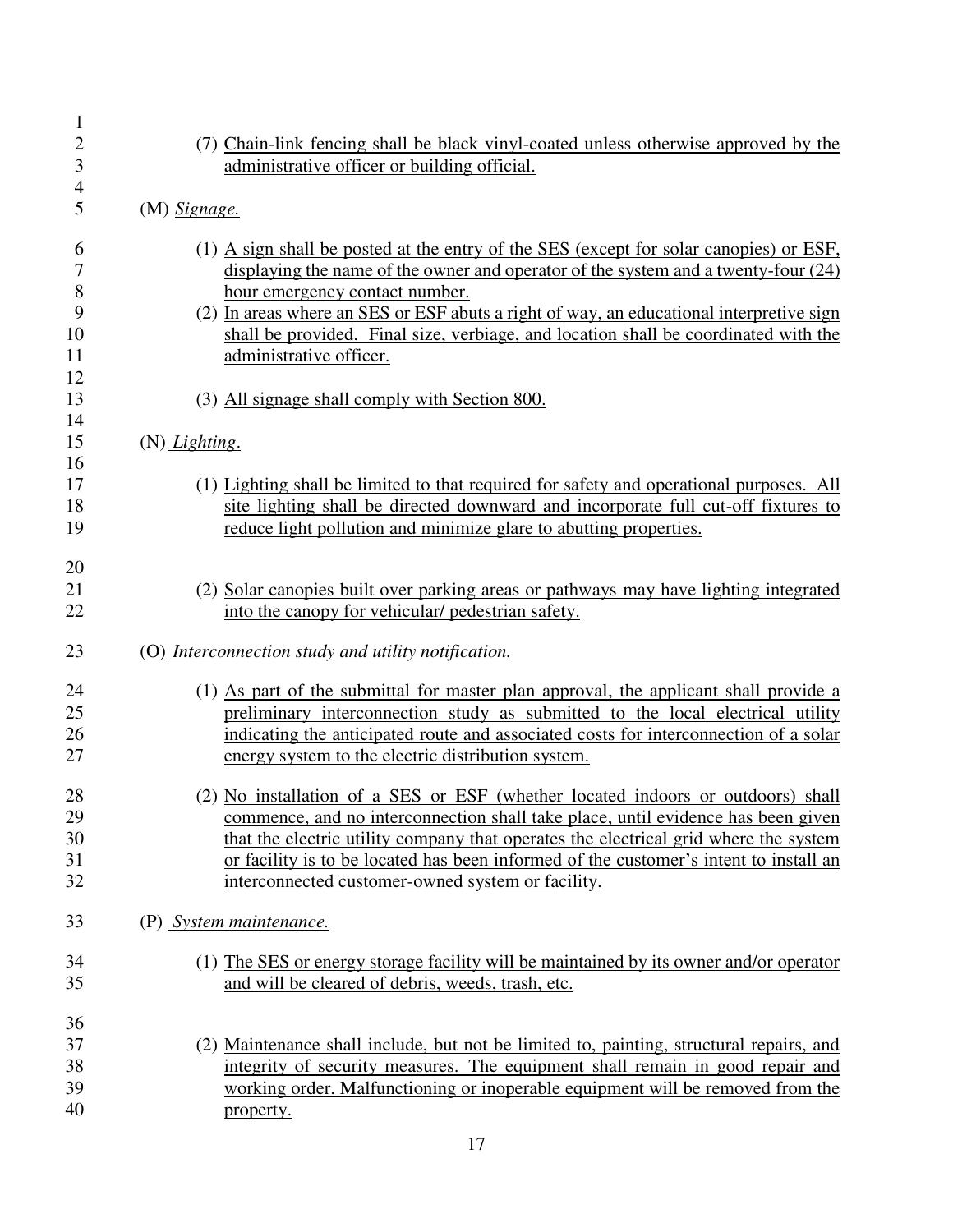| $\mathbf{1}$<br>$\boldsymbol{2}$<br>3<br>$\overline{4}$<br>5<br>6 | (3) Screening and buffering, including ground cover around and below panels, shall be<br>maintained properly on a continuous and regular schedule. The building official<br>may require the replanting of any dead or declining screening vegetation throughout<br>the life of the project.                                                                                                                   |
|-------------------------------------------------------------------|---------------------------------------------------------------------------------------------------------------------------------------------------------------------------------------------------------------------------------------------------------------------------------------------------------------------------------------------------------------------------------------------------------------|
| 7                                                                 | (Q) Decommissioning agreement and financial surety.                                                                                                                                                                                                                                                                                                                                                           |
| 8<br>9<br>10<br>11<br>12                                          | (1) Before receiving development approval, owners or operators of a principal SES or<br>ESF must develop a decommissioning plan with accompanying estimate and<br>establish an escrow account to provide surety for the removal of system<br>infrastructure in the event the owner/ operator fails to decommission the system as<br>outlined in Sec. 314.3 (T).                                               |
| 13                                                                |                                                                                                                                                                                                                                                                                                                                                                                                               |
| 14<br>15<br>16<br>17                                              | (2) A registered engineer experienced with the design and decommissioning of solar<br>energy systems shall provide an estimate of all costs and revenues associated with<br>removal of the SES and accompanying remediation.                                                                                                                                                                                  |
| 18<br>19<br>20<br>21<br>22<br>23                                  | (3) The decommissioning estimate shall include all expenses required to restore the site<br>as closely as feasible to its pre-development condition. At a minimum, the estimate<br>shall include all costs associated with the removal of all SES structures and<br>equipment related to the system or facility; fees related to disposal or disconnection;<br>and costs associated with grading and seeding. |
| 24<br>25<br>26<br>27<br>28                                        | (4) If a portion of the development parcel will be deforested for the establishment of<br>an SES or ESF, the decommissioning estimate shall carry the cost of tree sizes that<br>will suitably reforest the affected areas to their precondition state within a period<br>of thirty (30) years from the date of project decommissioning.                                                                      |
| 29<br>30<br>31<br>32<br>33                                        | (5) Revenues used to offset decommissioning expenses may include seventy five<br>percent (75%) of the current salvage value of metals and other materials likely to<br>be recycled. Other revenue may be included upon authorization of the building<br>official.                                                                                                                                             |
| 34<br>35<br>36<br>37                                              | (6) The decommissioning estimate shall include a minimum two (2) percent per year<br>inflation rate over the lifespan of the project, The Administrative Officer may<br>require that the inflation rate calculated based on the weighted average of the<br>Consumer Price Index for the ten (10) years preceding the application date.                                                                        |
| 38<br>39<br>40<br>41<br>42                                        | (7) The City may engage the services of a qualified engineer, at the applicant's<br>expense, to independently verify the projected decommissioning expenses and<br>revenues.                                                                                                                                                                                                                                  |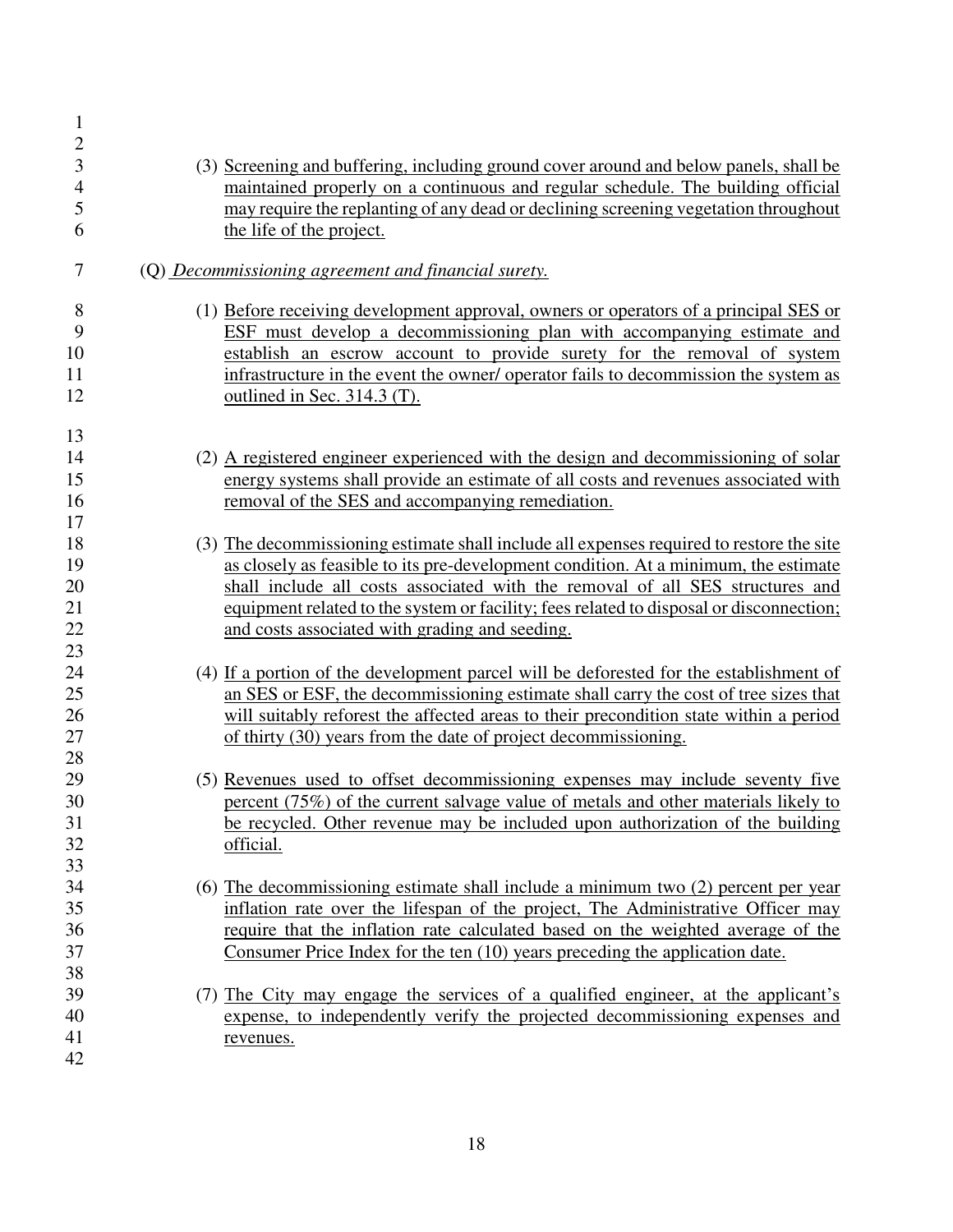| 1<br>$\overline{c}$<br>3 | (8) Once the decommissioning estimate is approved by the City, the applicant shall<br>draft a decommissioning agreement and establish an escrow account for the deposit<br>of the surety funds. |
|--------------------------|-------------------------------------------------------------------------------------------------------------------------------------------------------------------------------------------------|
| $\overline{4}$<br>5      | (9) Funds must be deposited into and interest bearing escrow account by an authorized                                                                                                           |
| 6                        | agent. The escrow agent and/or applicant shall provide documentation to the                                                                                                                     |
| $\overline{7}$           | Administrative Officer and Building Official verifying that funds are properly held                                                                                                             |
| 8                        | in escrow for purposes of decommissioning prior to receiving a building permit.                                                                                                                 |
| 9                        |                                                                                                                                                                                                 |
| 10                       | (10)<br>Verification of escrow funds must be provided to the City Building                                                                                                                      |
| 11                       | Department annually by January 31st of each year of operation.                                                                                                                                  |
| 12                       |                                                                                                                                                                                                 |
| 13                       | Failure to maintain sufficient funds in escrow, or failure to provide annual<br>(11)                                                                                                            |
| 14                       | reports as required, are considered a zoning violation and shall be enforced by the                                                                                                             |
| 15                       | building official in accordance with City Ordinance.                                                                                                                                            |
| 16                       | (R) Notification of Decommissioning or Use Continuance                                                                                                                                          |
| 17                       | (1) Twenty (20) years from the date the final decision letter and plans are recorded (or                                                                                                        |
| 18                       | as otherwise stipulated in the land development approval) the applicant,                                                                                                                        |
| 19                       | owner/operator of the system or facility or land owner shall notify the building                                                                                                                |
| 20                       | official and the City planning director in writing of their intent to either                                                                                                                    |
| 21                       | decommission the system or facility or continue its use.                                                                                                                                        |
|                          |                                                                                                                                                                                                 |
| 22                       |                                                                                                                                                                                                 |
| 23                       | (2) If the applicant, owner/operator of the system or facility or landowner intends to                                                                                                          |
| 24                       | continue utilizing the system or facility for electric generation, they must provide a                                                                                                          |
| 25                       | new decommissioning study for the existing system or facility in accordance with                                                                                                                |
| 26                       | Section 314.3(Q).                                                                                                                                                                               |
| 27                       |                                                                                                                                                                                                 |
| 28                       | (3) The updated decommissioning report must provide an analysis of the existing                                                                                                                 |
| 29                       | system or facility and update the estimate related to its decommissioning.                                                                                                                      |
| 30                       |                                                                                                                                                                                                 |
| 31                       | (4) After consulting with the City planning director, the building official may allow                                                                                                           |
| 32                       | continued use of the system or facility, provided any additional funds required to                                                                                                              |
| 33                       | decommission it are provided in escrow and the building official determines that                                                                                                                |
| 34                       | the system or facility has been operating in conformance with all prior stipulations                                                                                                            |
| 35                       | and approvals.                                                                                                                                                                                  |
| 36                       |                                                                                                                                                                                                 |
| 37                       | (5) As a condition of continuing the use, the building official may require the applicant                                                                                                       |
| 38                       | to supplement or replace landscaping, repair or replace fencing, and/or provide                                                                                                                 |
| 39                       | similar updates/improvements.                                                                                                                                                                   |
| 40                       | (6) In no case shall the use of a principal use SES be continued longer than thirty-five                                                                                                        |
| 41                       | (35) years from the date of the final decision letter and plans are recorded.                                                                                                                   |
| 42                       |                                                                                                                                                                                                 |
| 43                       | (S) Abandonment.                                                                                                                                                                                |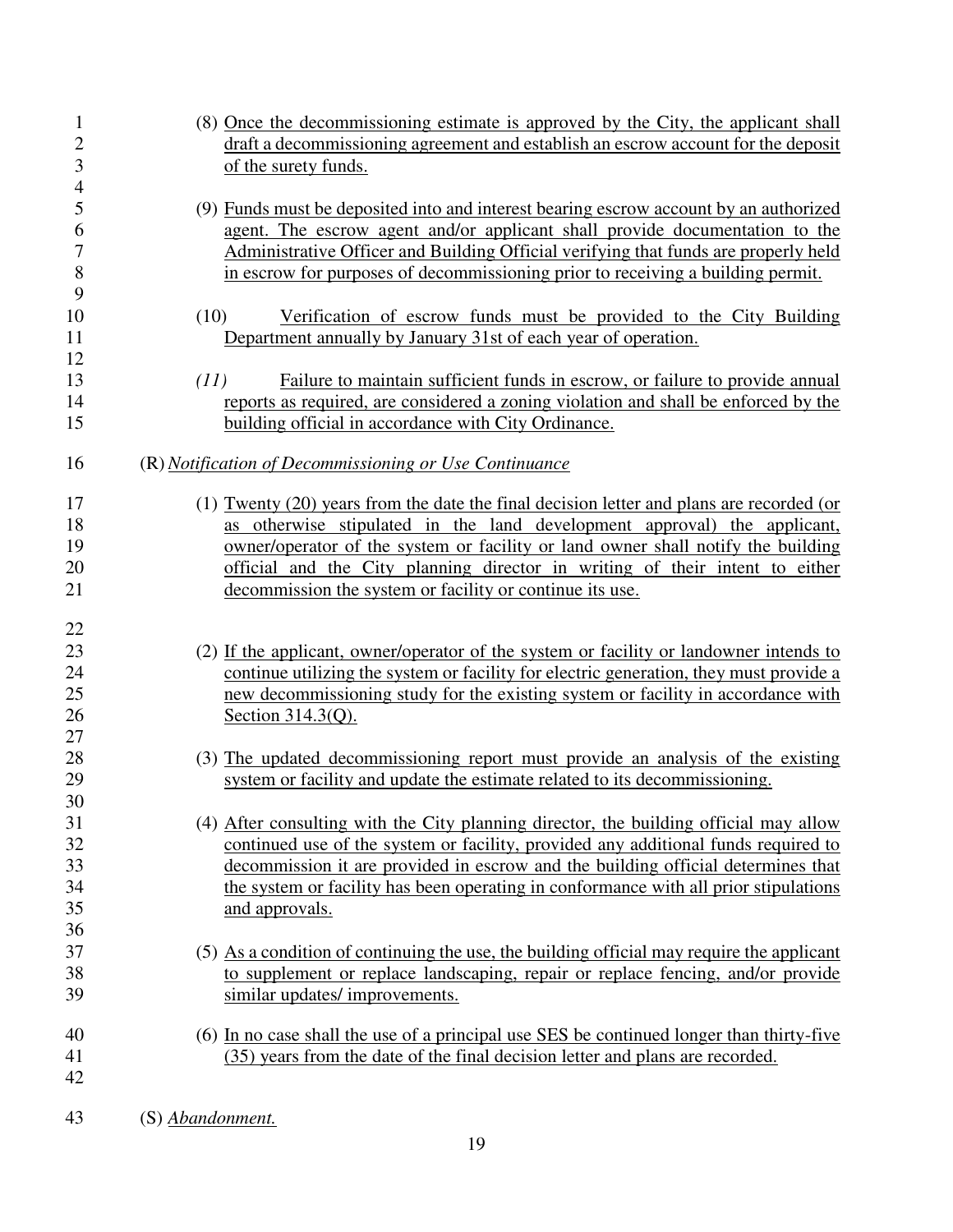| 1              |                | (1) A principal SES shall be considered abandoned when one or more of the following              |
|----------------|----------------|--------------------------------------------------------------------------------------------------|
| $\overline{c}$ |                | occurs:                                                                                          |
| 3              |                | (a) Use of the solar panels and relevant infrastructure has ceased;                              |
| $\overline{4}$ |                | (b) The solar array is no longer transmitting electricity for offsite use;                       |
| 5              |                | (c) The solar array is in such disrepair that it is no longer providing useful                   |
| 6              |                | production of electricity; or                                                                    |
| $\overline{7}$ |                | (d) The applicant, owner/operator of the system or facility or landowner fails                   |
| 8              |                | to notify the building official of their intent to continue use of the system or                 |
| 9              |                | facility, and provide an updated decommissioning study and escrow funds,                         |
| 10             |                | as stipulated in Section $314.3(R)$ .                                                            |
| 11             |                | (e) The system has been in operation (active or inactive) for a period of thirty-                |
| 12             |                | five years from the date of the final decision letter and plans are recorded.                    |
| 13             |                |                                                                                                  |
| 14             |                |                                                                                                  |
|                |                | (2) A principal SES or ESF that has been abandoned shall be removed in accordance                |
| 15             |                | with Section $314.3(T)$ .                                                                        |
| 16             |                | (T) Decommissioning.                                                                             |
| 17             |                | (1) The owner or operator shall physically remove the SES or ESF no more than six                |
| 18             |                | (6) months after the date of abandonment.                                                        |
| 19             |                |                                                                                                  |
| 20             |                | (2) In the event the system or facility is not properly decommissioned six (6) months            |
| 21             |                | after the system or facility reaches the end of its useful life, or abandonment, the             |
| 22             |                | City will have the right to enter the property and utilize escrow funds to properly              |
| 23             |                |                                                                                                  |
| 24             |                | decommission the system or facility.                                                             |
|                |                |                                                                                                  |
| 25             |                | (3) If the cost of decommissioning the system or facility exceeds the actual amount              |
| 26             |                | held in escrow, the applicant, operator, and/or landowner shall be liable for any                |
| 27             |                | remaining balance and shall be subject to fines for non-compliance with plan                     |
| 28             |                | approval stipulations. Fines will be imposed by the City building official as outlined           |
| 29             |                | in City Ordinance.                                                                               |
| 30             | $[\ldots]$     |                                                                                                  |
| 31             |                |                                                                                                  |
| 32             |                | 601.1. Accessory building and uses, residential. Accessory buildings and uses, including private |
| 33             |                | garages, in a residence district are permitted which:                                            |
| 34             |                |                                                                                                  |
| 35             | (A)            | Are clearly incidental to and customarily associated with the principal use.                     |
| 36             |                |                                                                                                  |
| 37             | (B)            | Are operated and maintained under the same ownership and on the same lot as the                  |
| 38             |                | principal use.                                                                                   |
| 39             |                |                                                                                                  |
| 40             | (C)            | Do not exceed 20 feet in height for detached buildings and solar canopies, or 12 feet in         |
| 41             |                | height for ground-mounted solar panels.                                                          |
| 42             |                |                                                                                                  |
| 43             | (D)            | Do not contain any dwelling units.                                                               |
| 44             | $[\,\ldots\,]$ |                                                                                                  |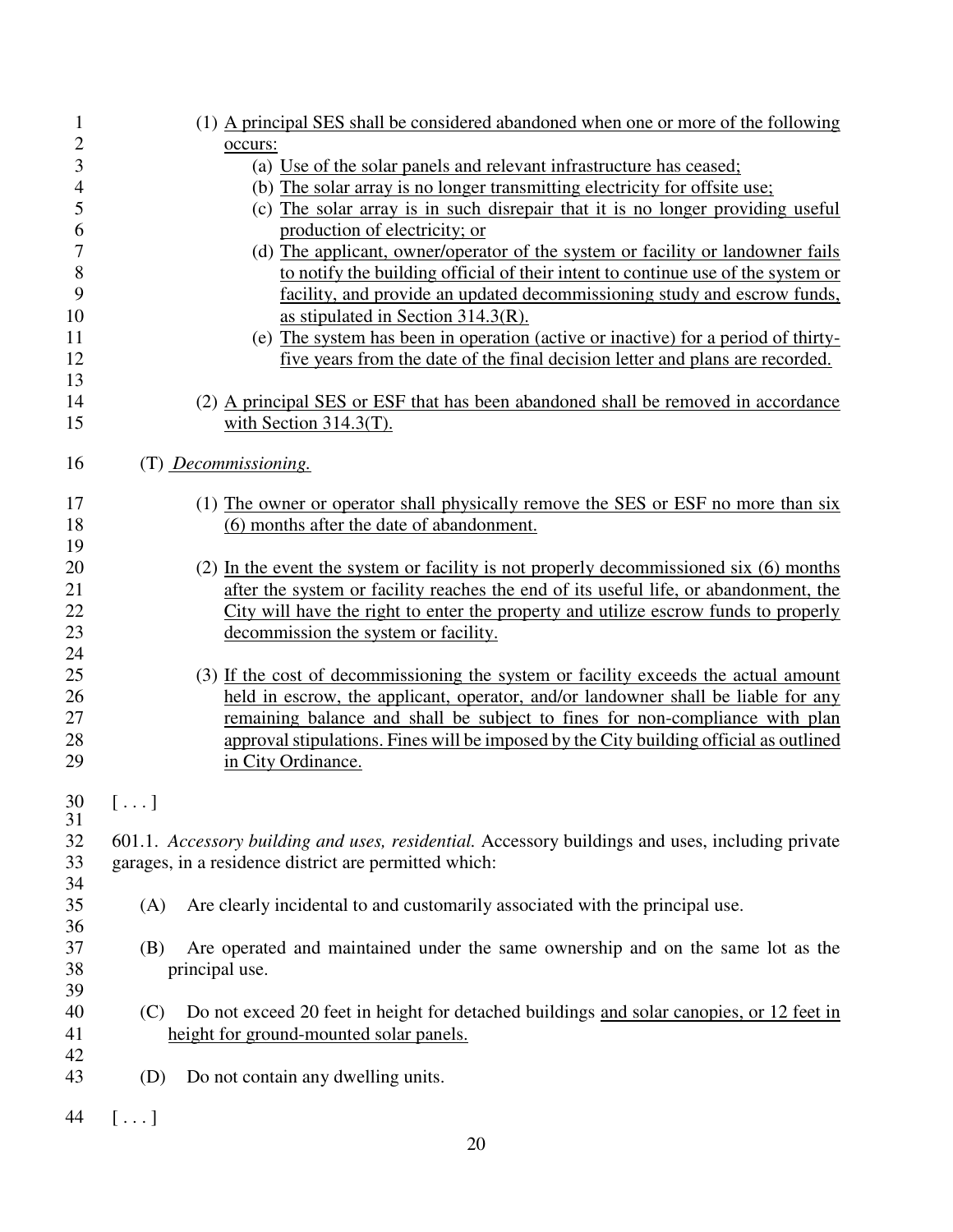| $\mathbf{1}$<br>$\overline{2}$ | 601.10. Accessory solar energy systems (SES) and energy storage facilities (ESF). Accessory<br><u>SESs or ESFs shall require a building permit and are subject to the following requirements:</u> |
|--------------------------------|---------------------------------------------------------------------------------------------------------------------------------------------------------------------------------------------------|
|                                |                                                                                                                                                                                                   |
| 3                              | (A) Roof or building mounted SES must not increase the footprint of the structure.                                                                                                                |
| $\overline{4}$<br>5            | (B) Ground Mounted Accessory SESs, solar canopies, and ESFs in residential zones shall                                                                                                            |
| 6                              | comply with all operating standards outlined under Section 604 and the following                                                                                                                  |
| $\overline{7}$                 | <u>requirements:</u>                                                                                                                                                                              |
| 8                              |                                                                                                                                                                                                   |
| 9                              | (1) <i>Location</i> . The system shall be located within rear and/or side yard setbacks as                                                                                                        |
| 10                             | outlined in subsection 601.2.                                                                                                                                                                     |
| 11                             | (2) Color and materials. Solar panels shall be neutral in color and shall be constructed                                                                                                          |
| 12                             | of materials that minimize impact to surrounding properties.                                                                                                                                      |
| 13                             |                                                                                                                                                                                                   |
| 14                             | (3) Screening. The building official may require all, or a portion, of the SES or ESF                                                                                                             |
| 15                             | be screened with a solid fence, wall, a contiguous evergreen hedge of not less than                                                                                                               |
| 16                             | 6' high at installation, or similar element if he/she determines that the system poses                                                                                                            |
| 17                             | a visual, noise, or other similar nuisance to abutting properties.                                                                                                                                |
| 18                             |                                                                                                                                                                                                   |
| 19                             | (C) Ground Mounted Accessory SESs, solar canopies, and ESFs in non-residential zones                                                                                                              |
| 20                             | shall comply with all operating standards outlined under Section 604 and with the                                                                                                                 |
| 21                             | following requirements:                                                                                                                                                                           |
| 22                             |                                                                                                                                                                                                   |
| 23                             | (1) <i>Location</i> . The system shall be located in accordance with subsection 601.8. Solar                                                                                                      |
| 24                             | canopies located in the front of a building shall not visually or physically obstruct                                                                                                             |
| 25                             | access to the main entrance, windows, signage, pedestrian pathways, etc.                                                                                                                          |
| 26                             |                                                                                                                                                                                                   |
| 27                             | (2) Color and materials. Solar canopies located in the front of a building, or to the side                                                                                                        |
| 28                             | of a building and visible from a public way, shall be visually and architecturally                                                                                                                |
| 29                             | compatible with the building, in terms of color, lighting, and basic form. Where                                                                                                                  |
| 30                             | appropriate, integrated artwork, trim additions, or other such design features shall                                                                                                              |
| 31                             | be used to improve compatibility. Ground level casings, conduits, and other<br>electronics shall be given similar treatment as the main structures of the solar                                   |
| 32                             |                                                                                                                                                                                                   |
| 33<br>34                       | canopies.                                                                                                                                                                                         |
| 35                             | (3) Buffer from public way. All permit applications for systems located within view                                                                                                               |
| 36                             | shed of a public right of way or front yard area shall be accompanied by a landscape                                                                                                              |
| 37                             | plan, prepared by a Rhode Island registered landscape architect, that utilizes                                                                                                                    |
| 38                             | plantings, fencing, walls, or combination thereof to reduce visual nuisance, improve                                                                                                              |
| 39                             | the overall aesthetic along the right of way, and buffer panels where deemed                                                                                                                      |
| 40                             | necessary by the building official or city landscape coordinator. Plans shall be                                                                                                                  |
| 41                             | approved by the city landscape coordinator.                                                                                                                                                       |
| 42                             |                                                                                                                                                                                                   |
| 43                             | (4) Screening. The building official may require all, or a portion, of the SES or EFS                                                                                                             |
| 44                             | be screened with a solid fence, wall, evergreen hedge, or similar element if he/she                                                                                                               |
| 45                             | determines that the system poses a visual, noise, or other similar nuisance to                                                                                                                    |